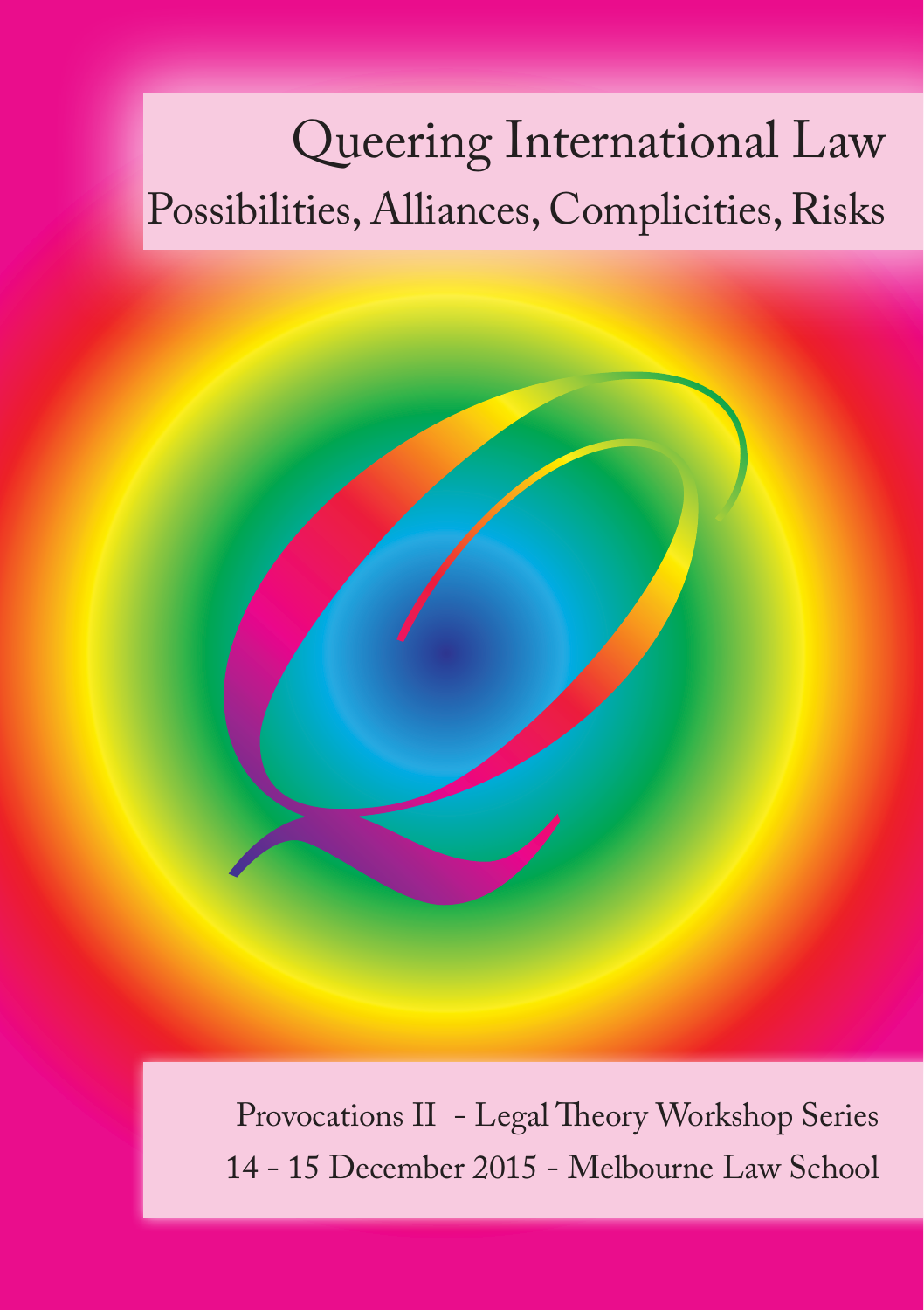Cover image: *'Q' - David McDiarmid 1994*

This work is part of McDiarmid's series of computer generated art works, the 'Rainbow Aphorisms', of 1994. Reproduced with the permission of the David McDiarmid estate.

Graphic designer : Vesna Stefanovski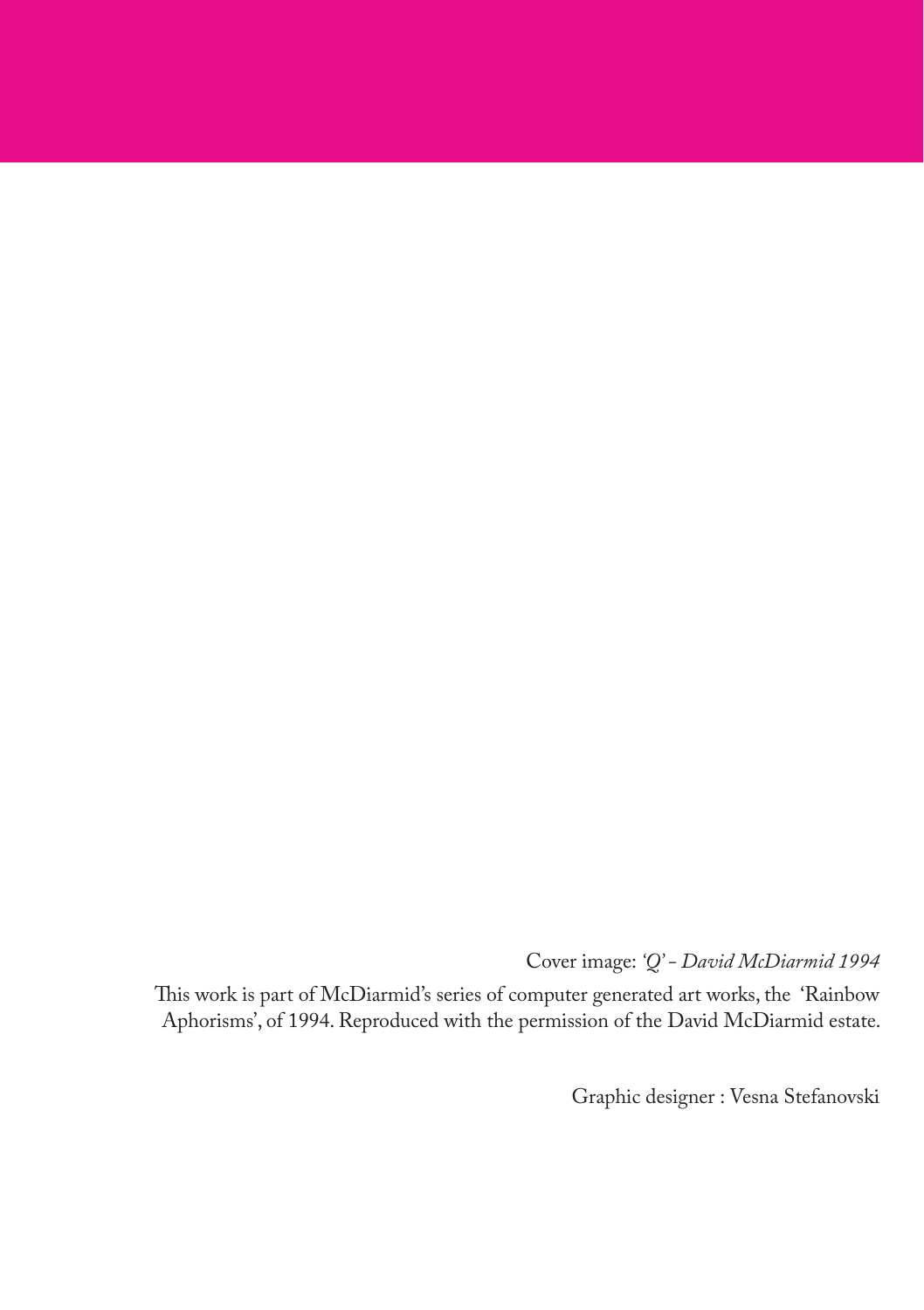Just as feminist and postcolonial critiques of international law have exposed some of the ways in which it can work to reinforce hierarchies of power and knowledge, so too can the critical insights of queer theory enrich our understanding of the conceptual and practical limits of the discipline. In today's crisis-ridden world, new ways of framing and applying international law are desperately needed. We need an international legal framework that can build solidarity rather than foster division, promote redistributive values rather than private enrichment, challenge the entrenched inequalities of the quotidian rather than normalizing and exploiting them, advance positive peace rather than militarism, and ensure environmental sustainability rather than degradation.

This two-day legal theory workshop, hosted by the Institute for International Law and the Humanities (IILAH) at Melbourne Law School, as part of its annual Provocations series, brings together new and established international and Australian scholars working with queer, feminist and postcolonial theories and practices, in international law and related disciplines, to share perspectives on the possibilities for pursuing emancipatory projects in and through international law, and examine the associated risks. The goal is to foster alliances and borrowings from across theoretical and disciplinary boundaries, while gaining a better understanding of the complicities and compromises that engagement with power, in the form of international law, may extract.

#### *Dianne Otto (Convenor)*

Francine V McNiff Chair in Human Rights Law Director Institute for International Law and the Humanities

*The funding contributions that have made this workshop possible are gratefully acknowledged: Institute for International Law and the Humanities (IILAH) Melbourne Law School, Office for Research, International Collaboration Fund Melbourne Law School, Dean's Discretionary Fund Those many participants who found funds to cover the balance of their travel expenses.*



MELBOURNE LAW SCHOOL

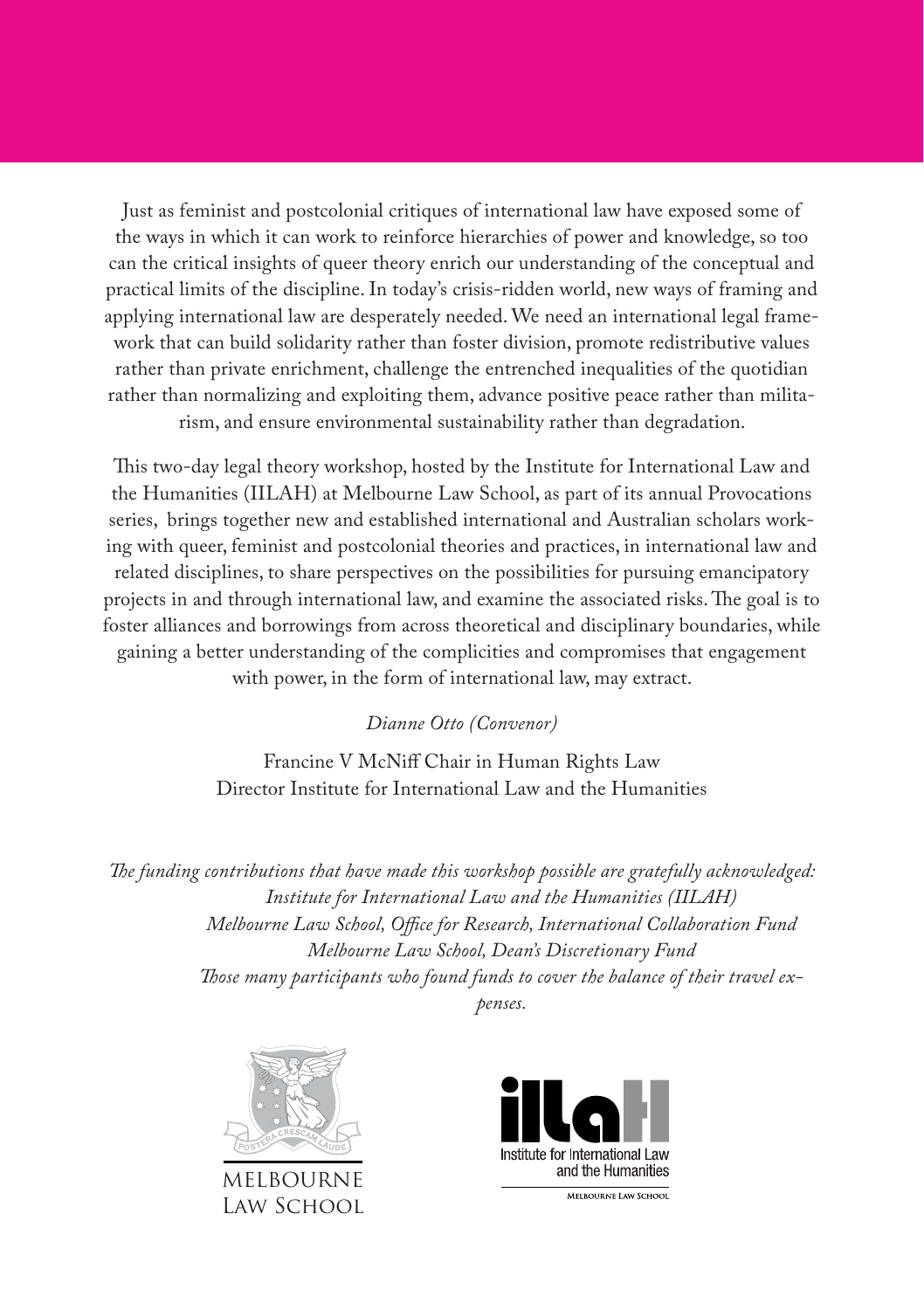# **Program**

٠

|               | <b>Monday, 14 December 2015</b>                              |
|---------------|--------------------------------------------------------------|
|               | All sessions will be held in:                                |
|               | Room 920, Level 9, Melbourne Law School                      |
|               | 185 Pelham Street Carlton                                    |
| $9.00 - 9.20$ | Welcome: Professor Carolyn Evans (Dean) and                  |
|               | Dianne Otto (Convenor)                                       |
|               | Introductions                                                |
|               | 1. Complicities: Sexuality, Coloniality and Governance       |
|               | Chair: Mark McMillan (MLS)                                   |
| $9.20 - 9.50$ | <b>Atonement</b>                                             |
|               | Presenter: Rahul Rao (SOAS)                                  |
| 9.50 10.00    | Commentator: Maria Elander (UMelb, Criminology)              |
| 10.00-10.10   | <b>General Discussion</b>                                    |
| 10.10-10.40   | African sexual wrongs and the rationalities of transnational |
|               | governance: from criminalization to market regulation        |
|               | Presenter: Doris Buss (Carleton)                             |
| 10.40-10.50   | Commentator: Christina Kenny (ANU)                           |
| 10.50-11.00   | General Discussion                                           |
| 11.00-11.20   | TEA AND COFFEE BREAK                                         |
| 11.20-11.50   | Gay governance: a queer critique                             |
|               | Presenter: Aeyal Gross (Tel Aviv)                            |
| 11.50-12.00   | Commentator: Fleur Johns (UNSW)                              |
| 12.00-12.10   | General Discussion                                           |
| 12.10-12.30   | General Discussion of morning's theme and papers             |
| 12.30-1.30    | <b>LUNCH</b>                                                 |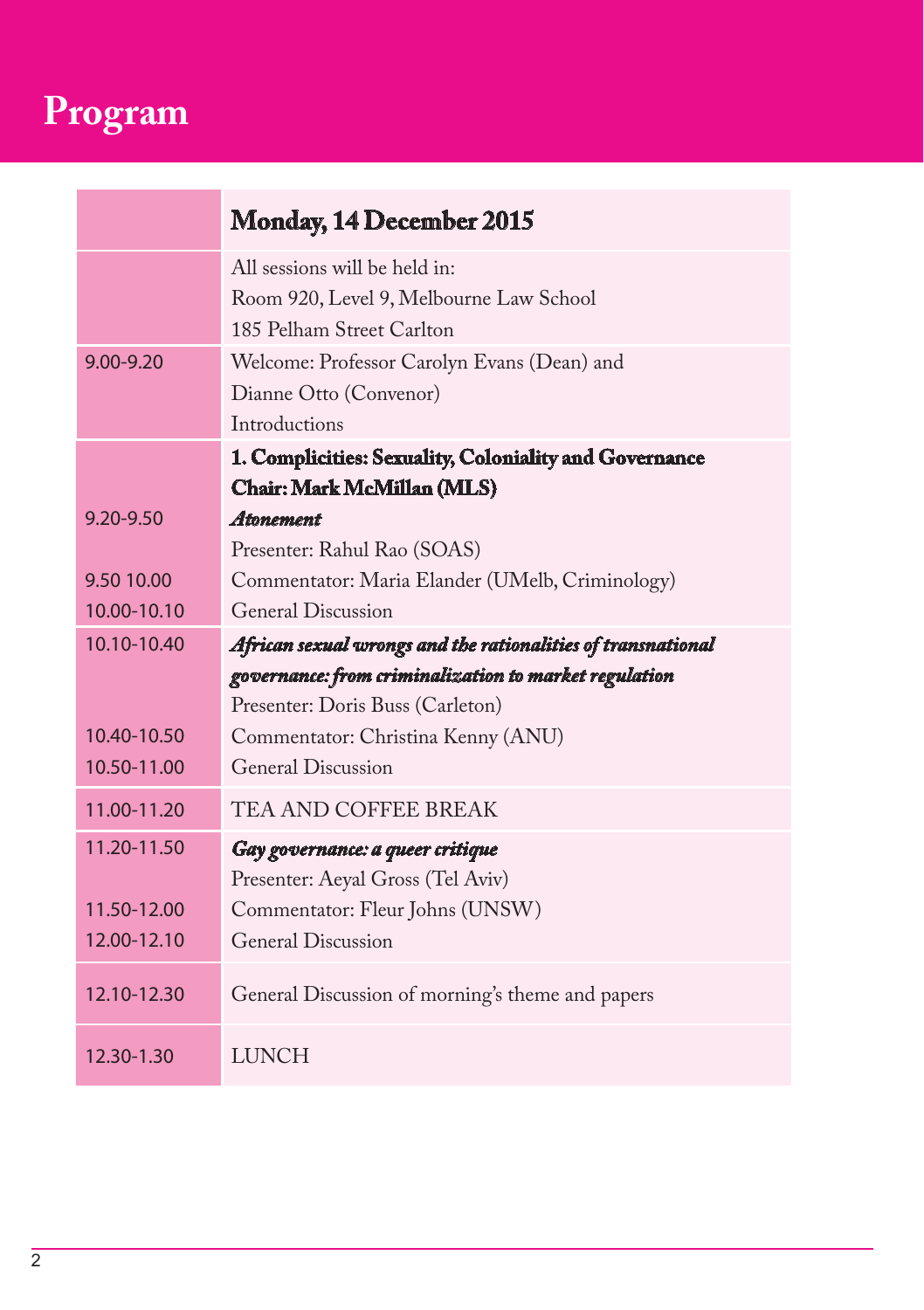| 1.30-2.00     | 2. Possibilities: Rethinking Peace/Violence/Crisis                   |
|---------------|----------------------------------------------------------------------|
|               | <b>Chair: Madelaine Chiam (MLS)</b>                                  |
|               | Queering peace and law: transcending the categorization of conflict- |
|               | related actors                                                       |
|               | Presenters: Philipp Kastner (UWA) and                                |
|               | Elisabeth Roy Trudel (Concordia)                                     |
| $2.00 - 2.10$ | Commentator: Laura Grenfell (UAdel)                                  |
| $2.10 - 2.20$ | <b>General Discussion</b>                                            |
| $2.20 - 2.50$ | International law as violence: competing absences of the other       |
|               | Presenter: Vanja Hamzić (SOAS)                                       |
| $2.50 - 3.00$ | Commentator: Dave McDonald (UMelb, Criminology)                      |
| 3.00-3.10     | General Discussion                                                   |
| 3.10-3.30     | TEA AND COFFEE BREAK                                                 |
| 3.30-4.00     | Objects of [queer] curiosity: walled states and homosexual panics    |
|               | Presenter: Dianne Otto (MLS)                                         |
| 4.00-4.10     | Commentator: Wayne Morgan (ANU)                                      |
| 4.10-4.20     | <b>General Discussion</b>                                            |
| 4.20-5.10     | <b>Readings of desire</b>                                            |
|               | Presenters: Joan Nestle, Neo Sinoxolo Musangi, Yasmin Tambiah        |
|               | and Maddee Clark                                                     |
| 5.10-5.20     | Discussion of readings                                               |
| 5.20-6.00     | General discussion afternoon's theme, papers and readings            |
| $6.00 - 7.00$ | <b>Book Launch</b> (Common Room)                                     |
|               | Sexual and Gender Diversity in the Muslim World: History, Law and    |
|               | Vernacular Knowledge (IB Tauris, 2015)                               |
|               | Author Vanja Hamzić In Conversation with Shakira Hussein             |
|               | (National Centre of Excellence for Islamic Studies, Asia Institute)  |
|               | and Dianne Otto. Convened by Rose Parfitt.                           |
| 7.00-9.00     | DINNER - University House @ Woodward, level 10                       |
|               | (presenters, commentators and chairs)                                |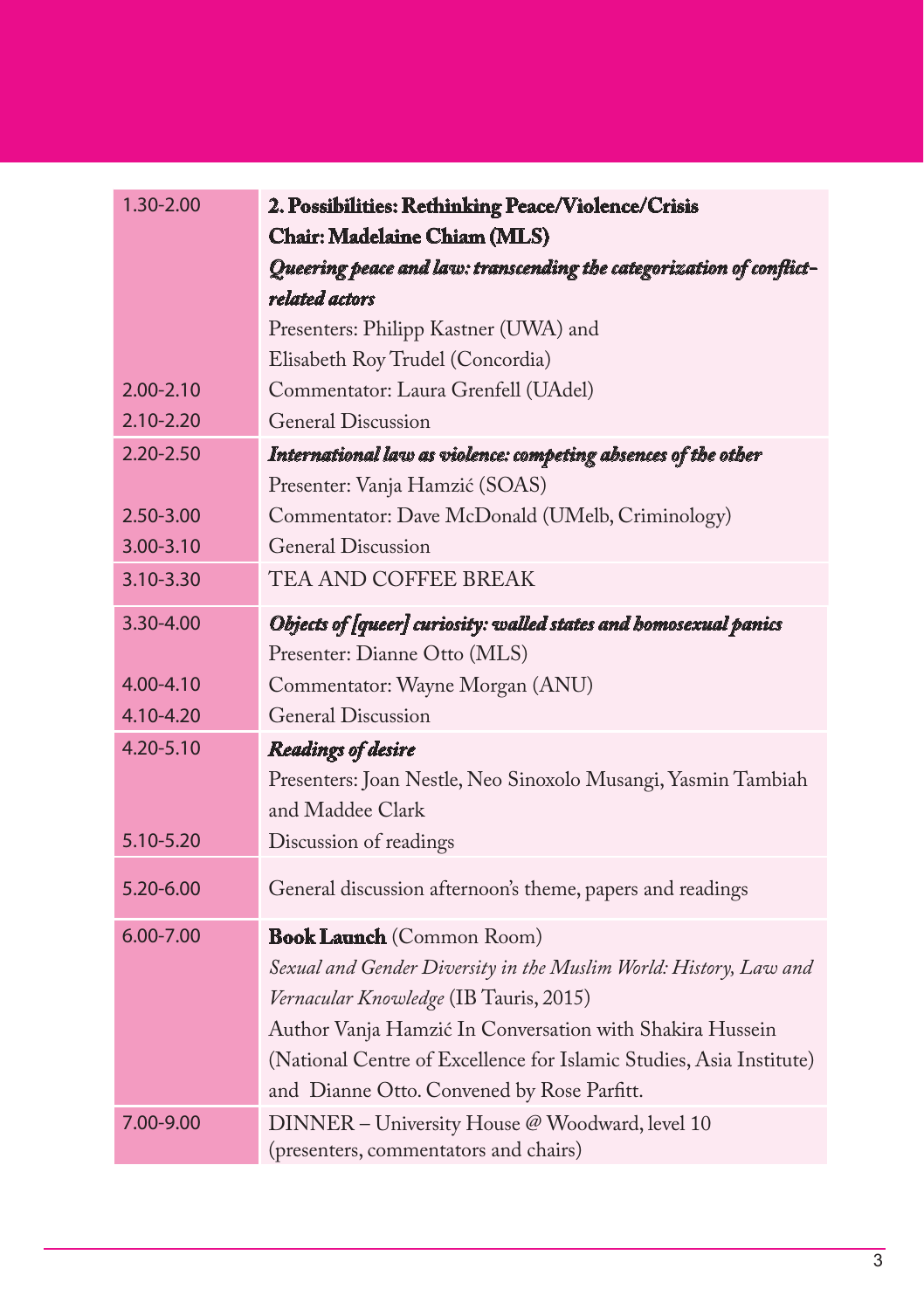# Program

and the control of the control of the

|                | Tuesday, 15 December 2015                                        |
|----------------|------------------------------------------------------------------|
|                | All sessions will be held in:                                    |
|                | Room 920, Level 9, Melbourne Law School                          |
|                | 185 Pelham Street Carlton                                        |
| $9.00 - 9.10$  | Welcome                                                          |
| $9.10 - 9.40$  | 3. Alliances: Making Queer Lives Matter                          |
|                | Chair: Yasmin Tambiah (UWSydney)                                 |
|                | Does the heteronormativity of international law affect the       |
|                | breastfeeding legal man in Norway?                               |
|                | Presenter: Anniken Sørlie (Oslo)                                 |
| $9,40 - 9,50$  | Commentator: Maddee Clarke (UMelb, Culture and                   |
| $9.50 - 10.00$ | Communication)                                                   |
|                | General Discussion                                               |
| 10.00-10.30    | Women that matter: comments on article 14 of the Maputo Protocol |
|                | Presenter: Neo Sinoxolo Musangi (Brit Instit East Africa)        |
| 10.30-10.40    | Commentator: Marc Trabsky (LaTrobe)                              |
| 10.40-10.50    | <b>General Discussion</b>                                        |
| 10.50-11.10    | TEA AND COFFEE BREAK                                             |
| 11.10-11.40    | The Security Council, threat to the Peace, sexual violence and   |
|                | heteronormativity                                                |
|                | Presenter: Tamsin Paige (UAdel)                                  |
| 11.40-11.50    | Commentator: Claire Opperman (MLS)                               |
| 11.50-12.00    | <b>General Discussion</b>                                        |
| 12.00-12.30    | General Discussion of morning's theme and papers                 |
| $12.30 - 1.30$ | <b>LUNCH</b>                                                     |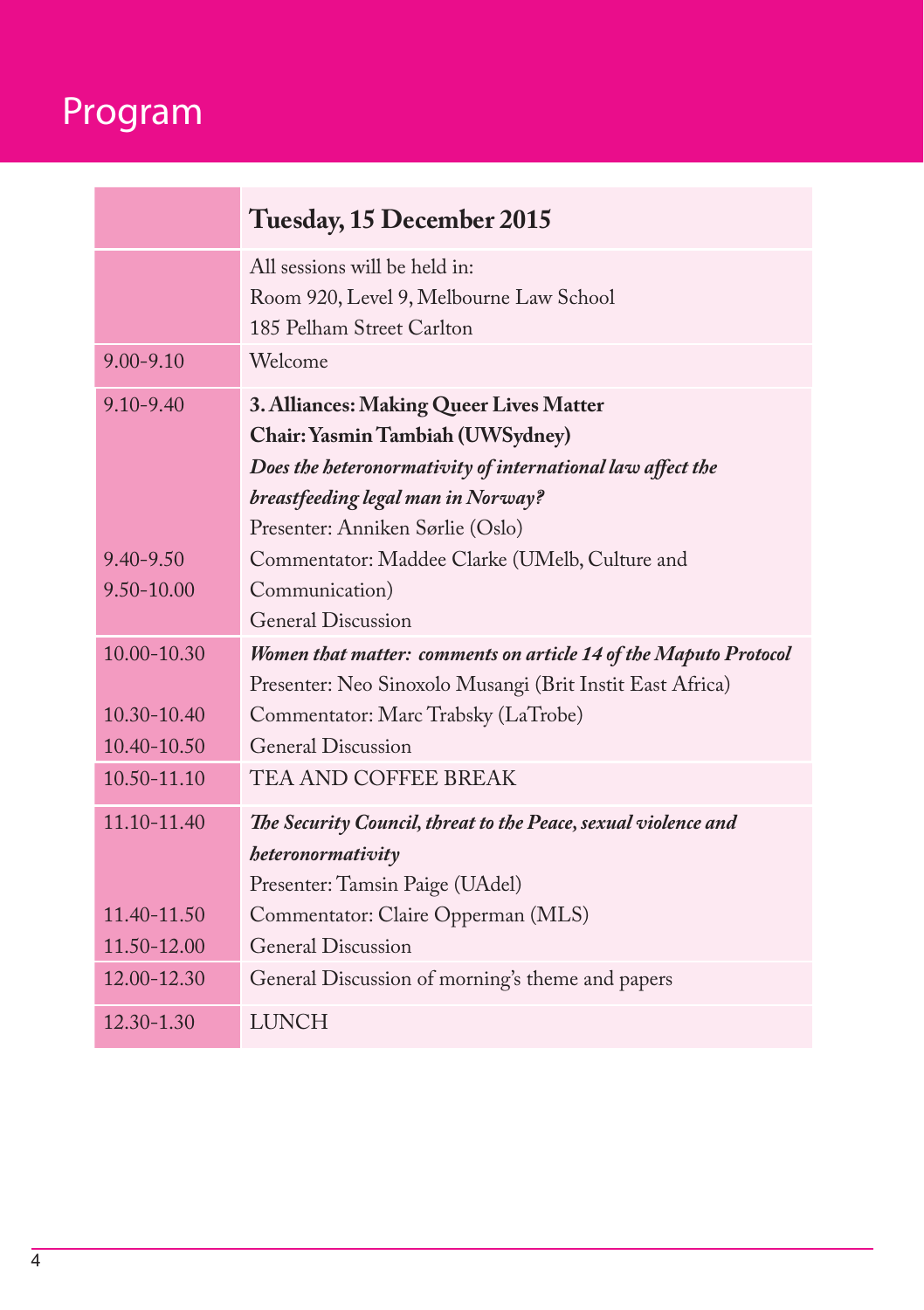| 1.30-2.00     | 4. Risks: Troubling Sovereignty and its Borders                                                                                                                                                                                               |
|---------------|-----------------------------------------------------------------------------------------------------------------------------------------------------------------------------------------------------------------------------------------------|
|               | Chair: Kris Walker QC                                                                                                                                                                                                                         |
|               | Queer border crossers: pragmatic complicities, indiscretions and                                                                                                                                                                              |
|               | subversions                                                                                                                                                                                                                                   |
|               | Presenter: Bina Fernandez (UMelb, Development Studies)                                                                                                                                                                                        |
| $2.00 - 2.10$ | Commentator: Debolina Dutta (MLS)                                                                                                                                                                                                             |
| $2.10 - 2.20$ | General Discussion                                                                                                                                                                                                                            |
| $2.20 - 2.50$ | Queer territory                                                                                                                                                                                                                               |
|               | Presenter: Ralph Wilde (UCL)                                                                                                                                                                                                                  |
| 2.50-3.00     | Commentator: Oishik Sircar (MLS)                                                                                                                                                                                                              |
| $3.00 - 3.10$ | <b>General Discussion</b>                                                                                                                                                                                                                     |
| $3.10 - 3.40$ | TEA AND COFFEE BREAK                                                                                                                                                                                                                          |
| 3.40-4.10     | Queering international law's stories of origin and queer asylum                                                                                                                                                                               |
|               | seekers                                                                                                                                                                                                                                       |
|               | Presenter: Nan Seuffert (Wollongong)                                                                                                                                                                                                          |
| 4.10-4.20     | Commentator: Sundhya Pahuja (MLS)                                                                                                                                                                                                             |
| 4.20-4.30     | <b>General Discussion</b>                                                                                                                                                                                                                     |
| 4.30-5.00     | Discussion of afternoon's theme and papers                                                                                                                                                                                                    |
| 5.00-5.30     | Wrap up/next steps/conclusions                                                                                                                                                                                                                |
|               | Drinks on 10th floor                                                                                                                                                                                                                          |
| 6.30-7.30     | Side Event: IILAH Book Launch (Common Room)<br>Local Space, Global Life: The Everyday Operation of International<br>Law and Development (CUP, 2015)<br>Author Luis Eslava will be interviewed by Sundhya Pahuja.<br>Convened by Rose Parfitt. |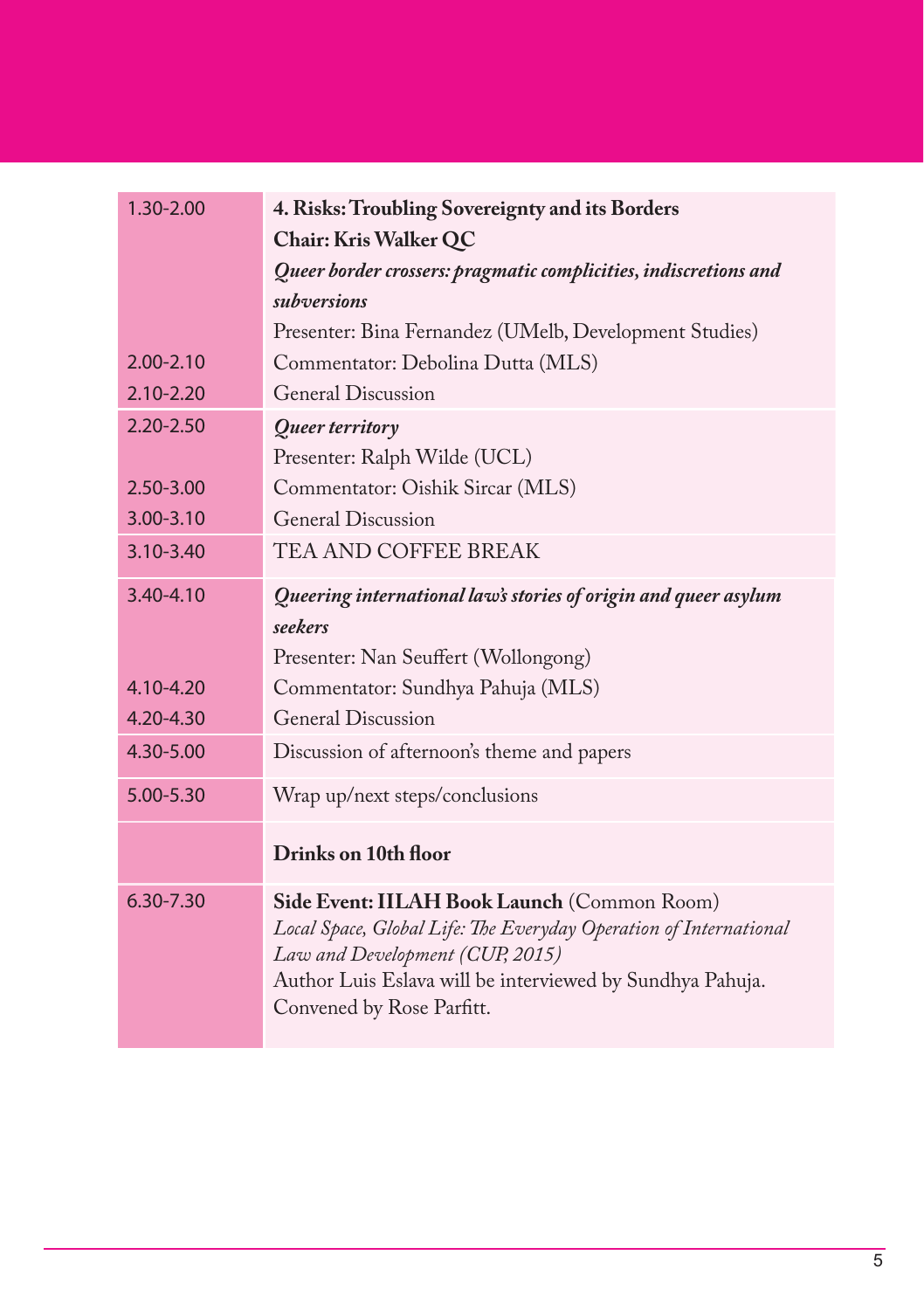# **Abstracts**

# **Professor Doris Buss**

Law and Legal Studies Carleton University

# *African sexual wrongs and the rationalities of transnational governance: from criminalization to market regulation*

In this paper, I am interested in how certain conceptions of the wrongs of African sexuality are mobilized by Western advocates and decision-makers to construct ideas about proper forms governance. Scholars such as Ann Stoler have productively drawn attention to the significance of sexuality to colonial forms of governance, while others, building on Foucault have traced the bio-political arrangements made possible through contemporary sex panics. In this paper, I want to draw from this work to focus more specifically on forms of governance that are rationalized and made coherent in relation to articulations of the wrongs and rights of sexuality. In a slight departure, I am interested in forms of governance that are not, at first glance, directed at the management of sexuality per se, but which function, I argue, to rationalize qualities of governance that can be seen as sexualized. My analysis considers, time permitting, three examples: conflict related sexual violence, particularly in Africa's Great Lakes Region, and the emergence of criminalization and data-collection as the twin themes in the global response. Second, 'conflict minerals' and global efforts to regulate the supply chain of gold, tin, tantalum and tungsten ('3TGs'), (again, echoing the twin themes of criminality and surveillance). Finally, state-sponsored homophobia and 'intolerance' by certain African governments, notably Uganda.

### **Dr Bina Fernandez**

Lecturer in Development Studies, School of Social and Political Sciences The University of Melbourne

#### *Queer border crossers: pragmatic complicities, indiscretions and subversions*

Queer struggles for the reform of immigration and asylum laws in recent decades have been positioned against the heteronormativity of the regulatory state apparatus, with some legislative successes. Nevertheless, state practices of assessments of 'authentic'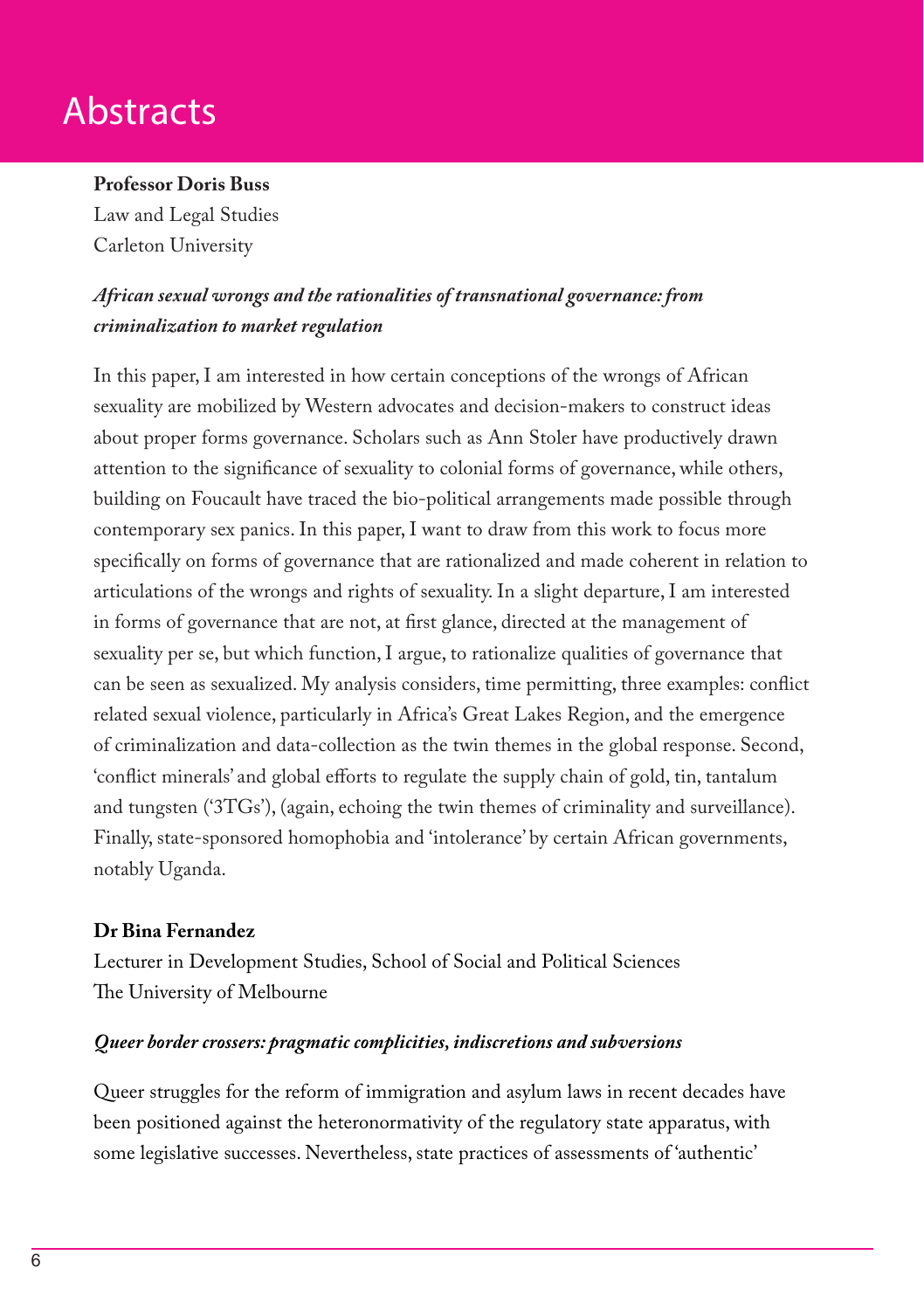LGBTI migrant and asylum seeker claims focus arguments around the credibility of narratives and the discretion/visibility of claimants. Responses to these practices have constructed LGBTI identities in specifically gendered, classed, racialised and imperial ways to make them legible to the state, privileging 'coming out', public (hyper) visibility and homonormative happy families. While such strategies may be pragmatic complicities with official regimes of knowledge about non-citizen queer lives, they produce a homonationalist (Puar 2007, 2013) consolidation of power consonant with capitalist accumulation, the biopolitics of control over population movements, and liberal rights discourses. This paper argues that queer struggles in this modality not only ossify an identitarian politics, they set up yet another missionary rescue project, re-inforcing queer border crossers as 'victim subjects' incapable of exercising agency. They simultaneously leave unproblematised the methodological nationalism of normative constructs of state borders and territorially based citizenship. I suggest an alignment of queer migrant activism with 'no borders' politics offers more emancipatory possibilities that would resonate with the anti-identitarian impulse of queer theory. I explore how resistance could be framed not just in opposition to heteronormativity, but as subversions of neoliberal, capitalist projects of empire, and consider the implications for reconfiguration of the state.

#### **Professor Aeyal Gross**

Faculty of Law, Tel-Aviv University Visiting Reader in Law, SOAS, University of London

#### *Gay governance: a queer critique*

In 2009 the US Congress passed legislation which expanded federal hate crime law to include crimes motivated by the victim's gender, sexual orientation or gender identity. While this was heralded by many as a victory for LGBT rights, some queer groups expressed strong reservations, arguing that the harsher prison sentences accorded to hate crimes, grant more power to the prison system, in which trans people, people of color and poor people, are disproportionally incarcerated. In the same year, when queer activists in Israel criticized the city's renovation of Independence Park because it destroyed its role as a major cruising area, a gay council member opposed this criticism, pointing to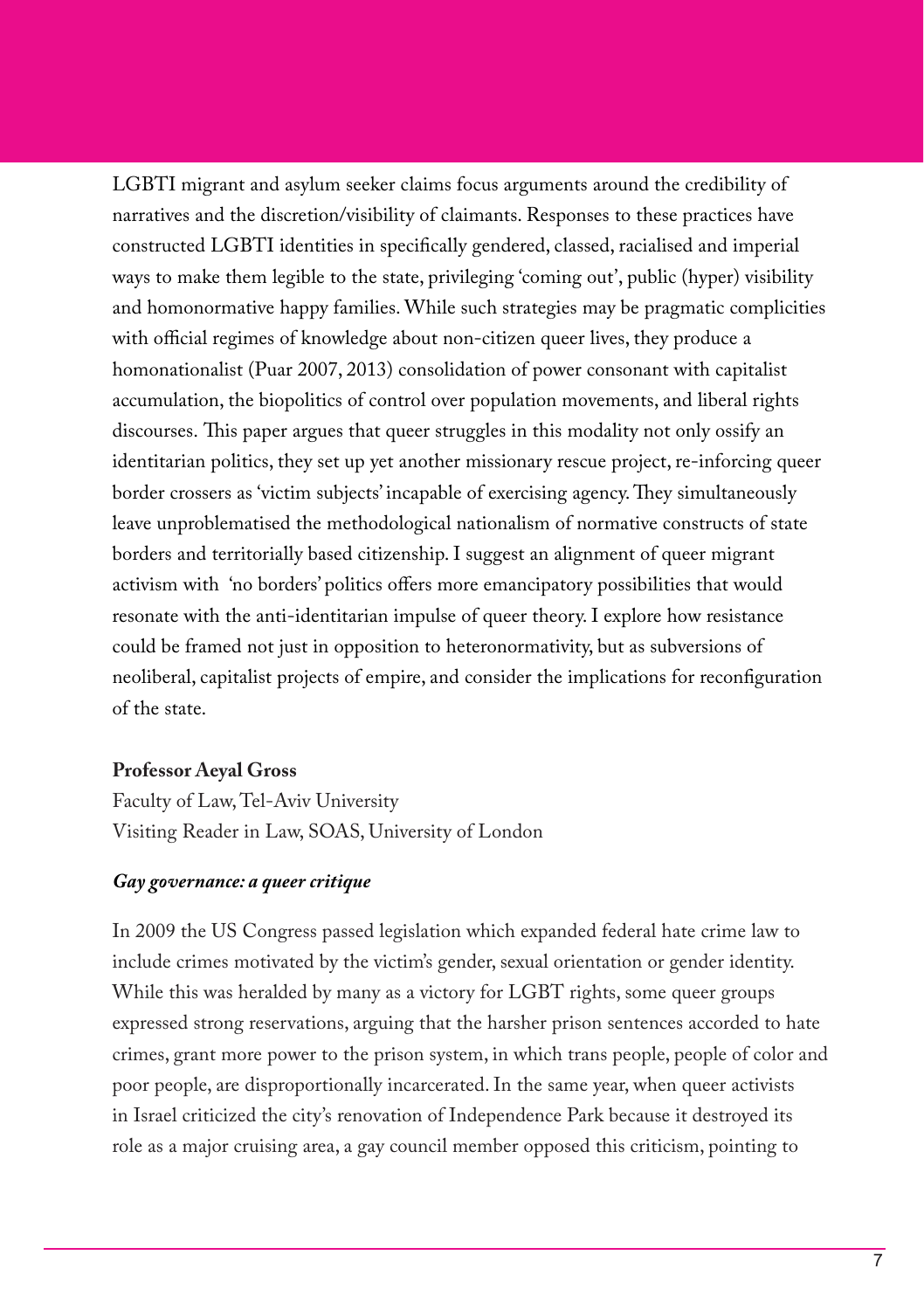# **Abstracts**

the fact that public cruising areas are a matter of the past. At the same time, the city has been organizing pride events annually since 2012, on Tel-Aviv's gay beach, located just under the park, in a way sponsoring cruising but one that is very different from the more democratized version that used to take place in the park. In 2013, after the legislation for same sex marriage passed in the UK, British Prime Minister David Cameron said he wanted to export gay marriage around the world as part of the "global race" where the UK should export and sell more. But in recent years it has been argued that the growing incidence of homophobic legislation and violence in Africa, is partly a backlash to the spread of same sex marriage recognition and the fear of such demands being made locally, not to mention exported globally.

hese stories point to the complexity of what happens when homosexuality shifts from being a phenomenon persecuted or at least marginalized by states, to one that is incorporated into the state or the municipality. When gay activists support legislation that may create more incarceration or support the "gentrification" of cruising, and when same-sex marriage becomes something states want to "export", possibly at the expense of strengthening the persecution of people who practice same-sex relationship in the global south, can we talk of "gay governance"? Is gay governance similar to "governance feminism" – the hypothesis being that while LGBT groups have been more successful in achieving more equality through legislation and litigation in some countries, gay governance is rather more apparent in the appropriation of gay rights as homonationalist propaganda? What can queer critique offer in answer to these questions?

#### **Dr Vanja Hamzić**

Lecturer, School of Oriental and African Studies (SOAS) The University of London

#### *International law as violence: competing absences of the other*

This paper analyses the would-be paradox of international law's continuous evolution towards evermore-diverse forms of juridical violence. From the falsehood of imperial pacifism, through the perils of its multiple turns to 'pragmatism' and quasi-proportionality with regards to legally sanctioned uses of force, to the infinitude of contemporary warfare – international law's spectacles of violence seem to proliferate at an unprecedented pace. It is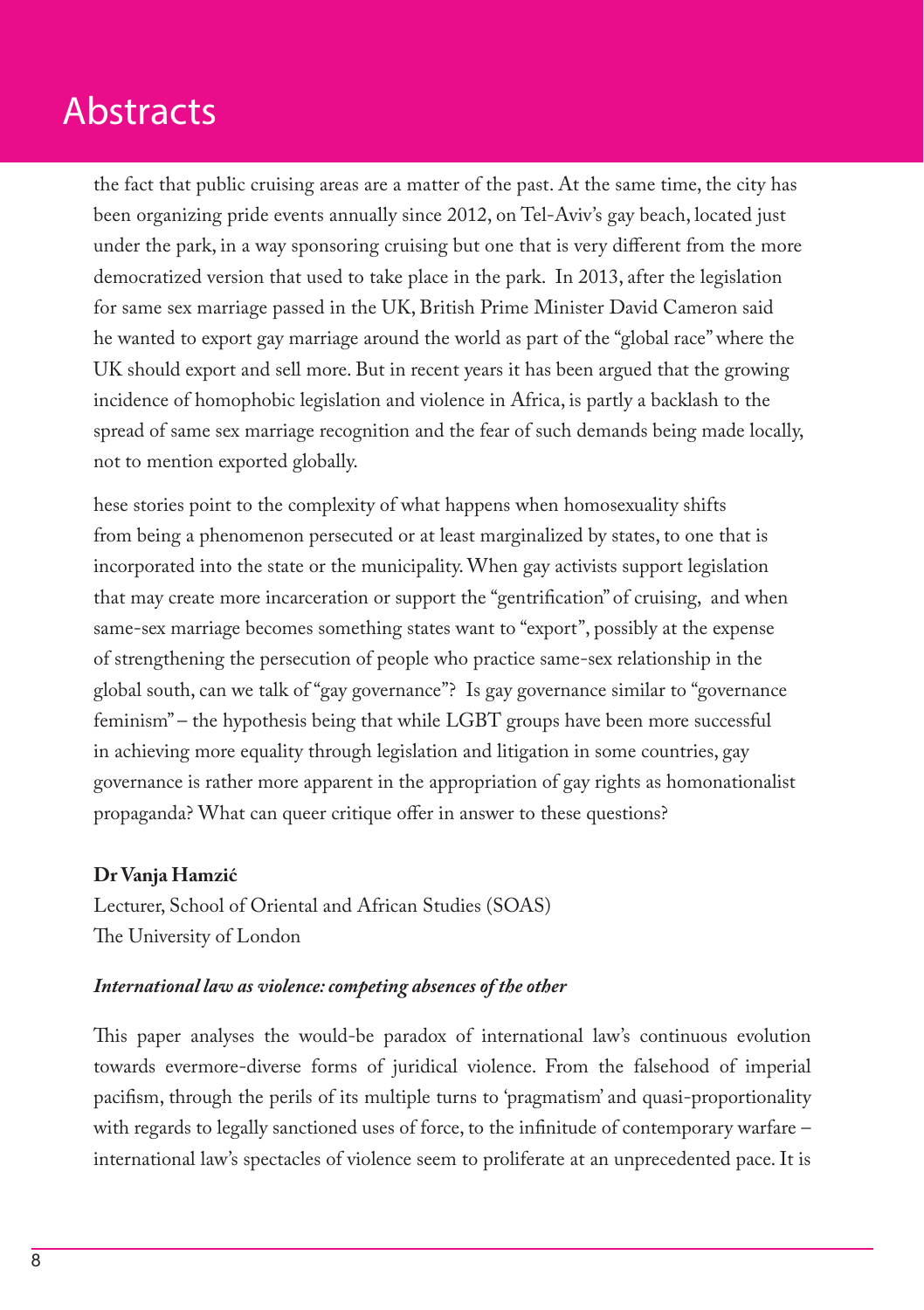thus pertinent to ask what historical and present-day insights can be gained if international law is posited no longer as a discipline and practice intrinsically committed to regulation of violence, but as violence itself.

The paper surveys an array of analytic traditions on the Left that disclose the inherent violence of international law. The discussion is framed in relation, in Badiousian terms, to an anti-Event: the 'first-ever' UN Security Council meeting on the persecution of 'LGBT Syrians and Iraqis' by the so-called 'Islamic State', which took place on the 24<sup>th</sup> of August 2015. Whilst dealing with but also *perpetrating and perpetuating* multiple forms of violence, this anti-Event, at the same time, reveals some productive voids, especially with regards to the dominant framing of the subjectivities and subjects of the international legal discourse and intervention. Such voids, I argue, allow for theorising the absence of international law and, in turn, the absence of the subject of juridical violence.

#### **Assistant Professor Philipp Kastner**

Faculty of Law University of Western Australia and

#### **Ms Elisabeth Roy Trudel**

PhD Candidate in interdisciplinary humanities studies, Concordia University (Montreal) Honorary Fellow, Faculty of Law, The University of Western Australia

#### *Queering peace and law: transcending the categorization of conflict-related actors*

Drawing on queer theory, this paper examines the participation of various so-called non-state actors in contemporary peace negotiations, challenging the traditional frontiers of international law and attempting to envisage different spheres of influence for international law. Most of today's peace agreements and the processes leading to their conclusion take radically different forms from classic, inter-state peace treaties and negotiations. Above all, the role and legitimacy of non-state negotiating parties as well as their contribution to building the normative framework of peace negotiations have not been adequately assessed. As this paper argues, peace negotiations seeking to end internal armed conflicts are rich norm-generating processes that escape much of the formalism in traditional law-making. Non-state actors, such as representatives of armed groups and civil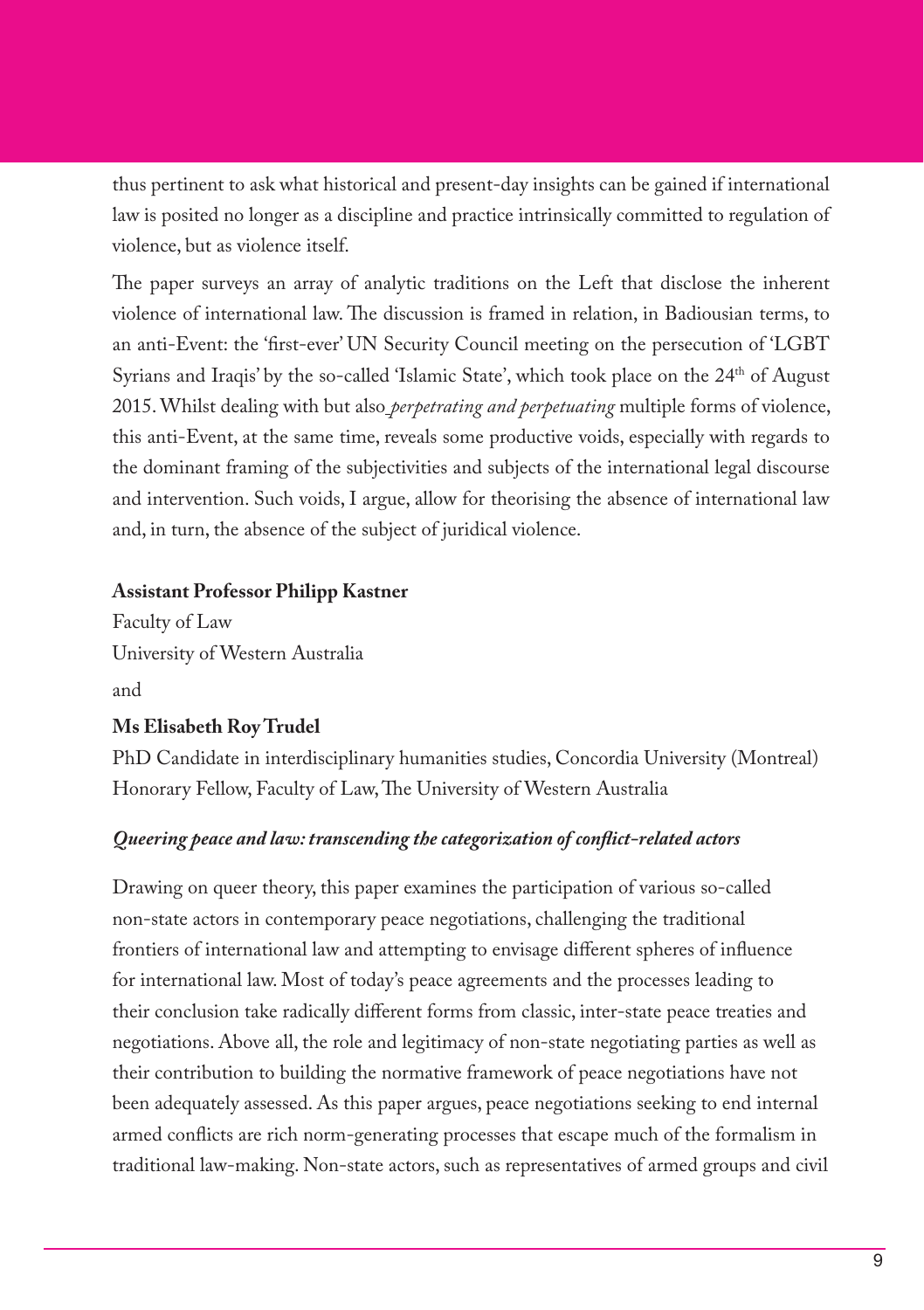# **Abstracts**

society, are not beyond the reach of law; to the contrary, they are legal actors shaping the normative framework of peace processes and of international law more generally.

However, the dominant approach remains inherently anchored in a dichotomous, statecentric model that is preoccupied with the attainment of a state of negative peace and that does not adequately account for the legal agency of many actors. Armed groups, for instance, produce legal knowledge and fashion their legal environment, and they may conceive of peace in various ways. A pluralistic understanding of law allows us to recognize this norm-creative capacity of all the actors relevant in the context of peace processes and to appreciate the continuous, interactional creation and adjustment of international legal norms. Queer theory enables us to imagine both peace, or rather peaces, and legal normativity as ways to be in relation with one another and as processes that are characterized by and open to uncertainty, as aspirational endeavours that are constantly evolving. We argue that recognizing this relational legal agency and the relevance of all voices and experiences – without predetermined categorizations – can facilitate the peaceful resolution of armed conflicts and enhance the emancipatory potential of a reinvented and more inclusive international law.

#### **Mx Neo Sinoxolo Musangi**

Humanities Research Fellow British Institute in Eastern Africa, Nairobi, Kenya

#### *Women that matter: comments on article 14 of the Maputo Protocol*

[…] I do not believe as some that the vote is an end, I fear even more It is just a beginning. So I must make assessment Look to you and ask: Where will you be when they come?

—June Jordan

The Protocol to the African Charter on Human and People's Rights on the Rights of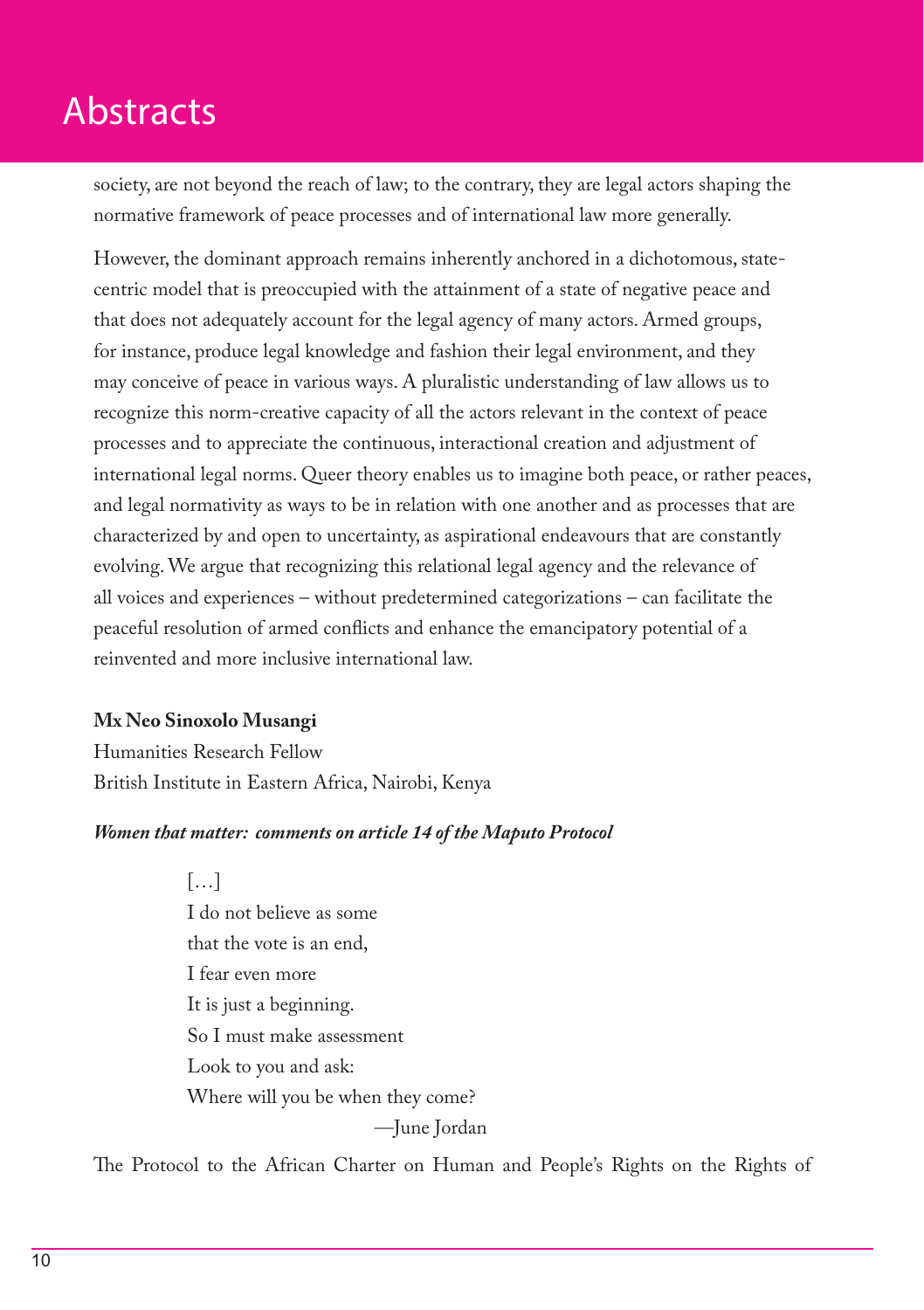Women in Africa (better known as the Maputo Protocol) was adopted by the 2nd Ordinary session of the Assembly of the African Union on 11 July 2003 in Maputo, Mozambique and entered into force in 2005. Almost ten years later, the State Parties bound to this special protocol by signature, ratification or accession have made very little or no progress in its implementation. Indeed some states have done better at the partial implementation of the Protocol than others in areas such as the elimination of harmful practices such as Female Genital Modification/Mutilation and early and/or forced marriage as well as facilitating an enabling environment for the right to education and training for the girl-child/women, among others.

However, while some of the difficulties with implementing the Protocol have a lot to do with the systemic historical exclusion of women and resistance by particular nation-states to sections of the protocol; this is worsened by the complexity of how 'women' as a category is used within the terms of the Protocol. While focusing primarily on Article 14 on Sexual and Reproductive Health, this paper argues that by analyzing the assumptions within this article, the Protocol serves as a critical tool through which women are only legally recognizable if — and only if — they are cisgender, heterosexual and, capable and planning to bear children. While drawing examples from Kenya and South Africa, the paper uses strands of African feminism and Queer theory to argue that by prescribing to a Women's Rights discourse that focuses on women as a category only referring to female-born and female-identifying persons –who are as a given heterosexual– (and a refusal to do analytical gender work), the Protocol coagulates legal discrimination even as women's rights groups and the African Union continue to applaud it as the first women's rights legal framework for the protection of women rights in Africa.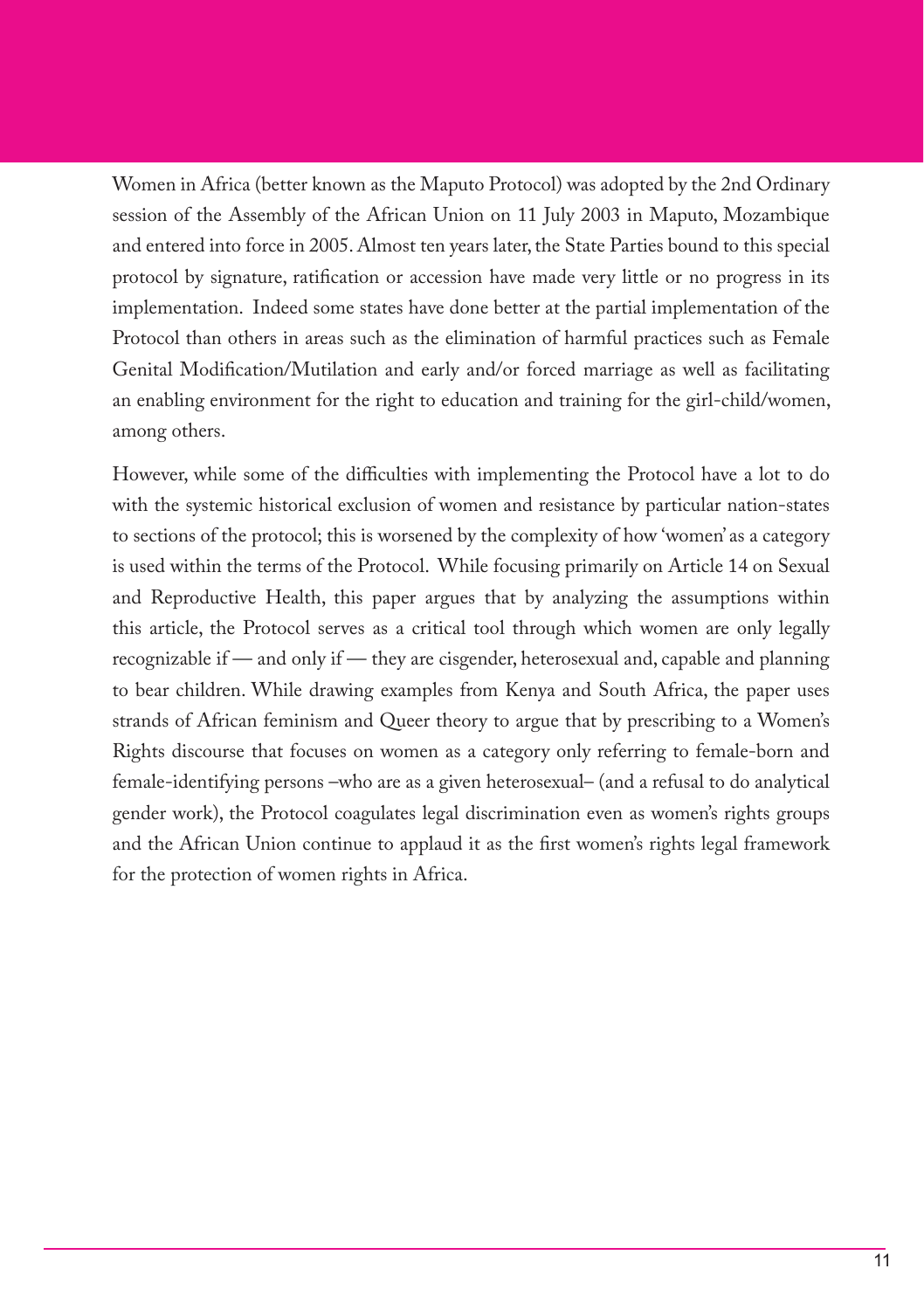# **Abstracts**

#### **Professor Dianne Otto**

Francine V McNiff Chair in Human Rights Law Director Institute for International Law and the Humanities (IILAH) Melbourne Law School

### *Objects of queer curiosity: walled states and sexual panics*

In this paper, I have a two-fold focus for my queer curiosity in international law: the increasingly anxious discourse about the survival of the nation state and the, not unconnected, imaginary of the [homo]sexual panic. Before turning to these objects of curiosity, I will develop my understanding of queer curiosity, the element of surprise, and their combined emancipatory potentialities. My aim is to make very different objects out of nation states and sexual panics than their current guise permits. I conclude with some thoughts on how queer relational practises of kinship and alliance, which favour diverse communities and fluid expressions of identity and desire, as well as disarmament and positive peace, present a fundamental challenge to the 'normal' attributes of contemporary statehood which are currently being so violently, hatefully, and often lawlessly, defended.

### **Ms Tamsin Phillipa Paige**

PhD Candidate and Research Associate, Research Unit on Military Law and Ethics The University of Adelaide Visiting Scholar, Columbia Law School (2015-2016)

### *The Security Council, threat to the peace, sexual violence and heteronormativity*

The concept of 'threat to the peace' is a vague and amorphous one that is often described as fluid and arbitrary. The resolutions made by the Security Council represent negotiated consensus of the Security Council rather than the views of the individual members and as such they offer very little insight into the justifications of, and approaches to, such decisions. Between 2008 and 2010, the Security Council made four resolutions relating to Sexual Violence as a Tactic of War – three under the Women and Peace and Security agenda and one under the Children and Armed Conflict agenda – all of which concluded that as a concept, Sexual Violence as a Tactic of War did not meet the threshold for a finding of 'threat to the peace'. What these resolutions don't explain is why this is the case.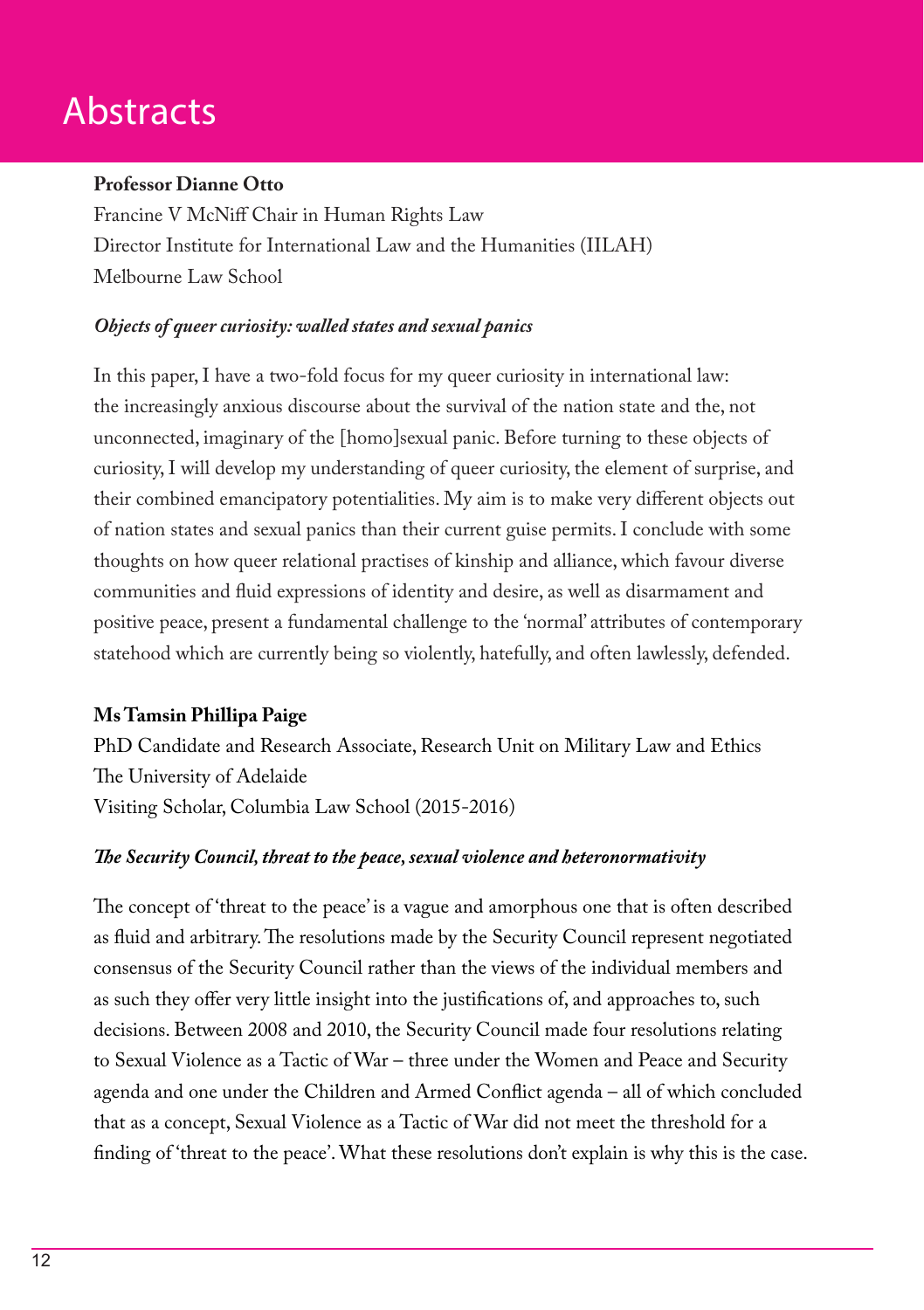In this paper I will explore the meeting statements of the P5 (rather than the resolutions – which has been aptly done by a number of scholars) to understand their individual approach and justifications that led to these resolutions. After this case study has been conducted I will analyse how the consistent use of heteronormative language, conforming to gender stereotypes of male perpetrator/female victim when discussing the issue (even though it is the most frequent kind of wartime sexual violence) unhelpfully excludes other forms of sexual violence as a tactic of war from the debate. Further, it serves to perpetuate social perceptions of women as passive victims, lacking in agency, needing to be saved from men rather than as complex, autonomous agents.

#### **Dr Rahul Rao**

Senior Lecturer in Politics, SOAS The University of London

#### *Atonement*

A prominent feature of contemporary British global advocacy on LGBT rights is the insistent reminder that criminal laws in a number of countries against (typically male) homosexuality are a legacy of British colonialism. In part, this claim - made both by Western and local activists - seeks to invert the conservative argument that homosexuality is Western, foreign and therefore inauthentic, with the suggestion that it is institutionalised homophobia that is the foreign import. In some British advocacy, this claim also functions as an implicit rationale for a leading role for British activists in the fight against global homophobia. Such advocacy seeks to deploy a range of tools and various forms of power in its efforts, including shaming, state pressure through conditionality, high-level legal assistance in judicial proceedings, etc. In this article, I ask whether atonement for colonialism has become an engine of neo-colonialism. Among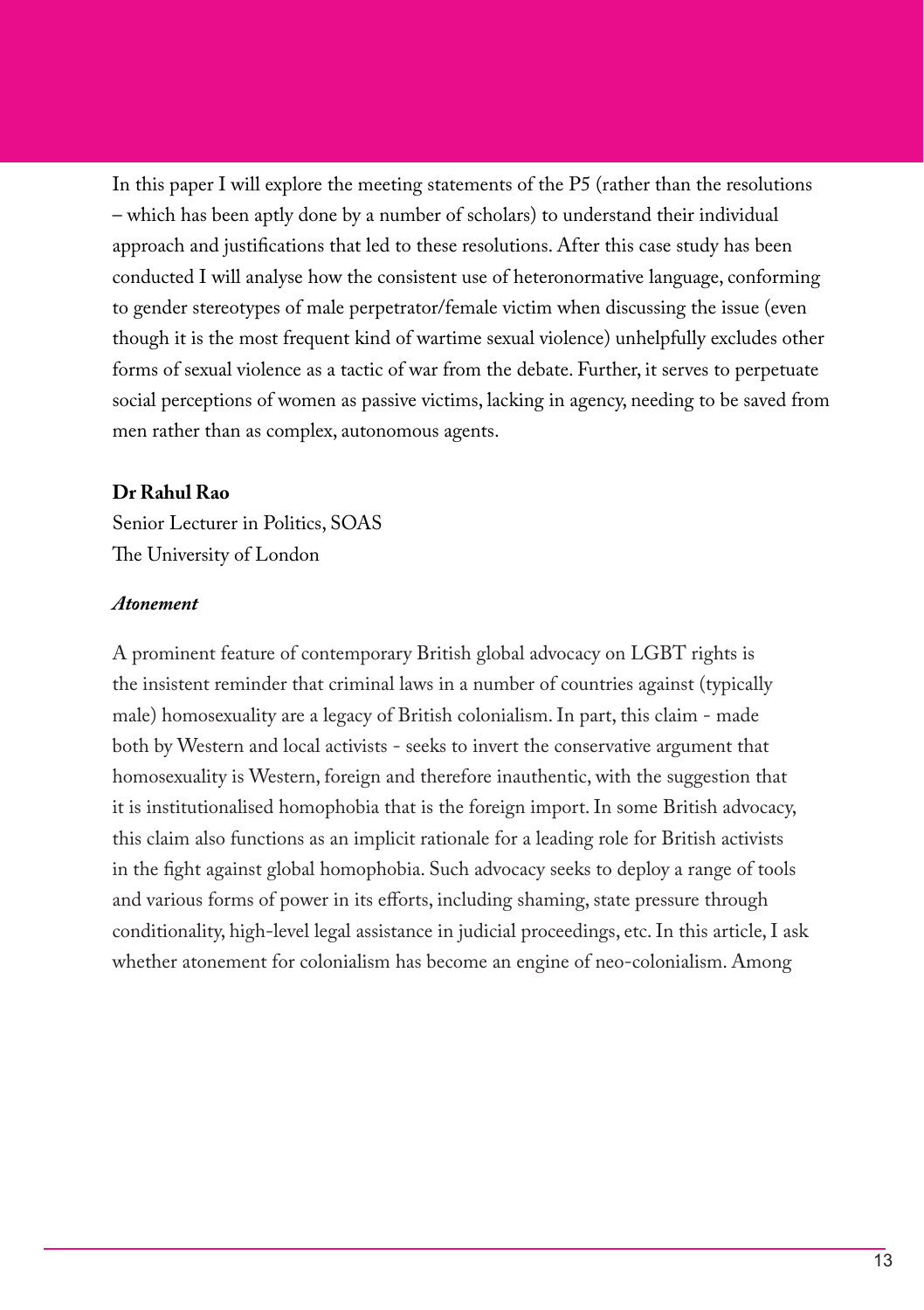# **Abstracts**

other things, I hope to explore the use of the Commonwealth as an arena for normative contestation and change around issues of sexual orientation and gender identity.

### **Professor Nan Seuffert**

Director, Legal Intersections Research Centre, School of Law The University of Wollongong

#### *Queering international law's stories of oigin and queer asylum seekers*

Scholarship in recent years has analysed the centrality of the colonial encounter between the Spanish and the Indigenous Americans in the work of Francisco de Victoria, and the influence of his work on the origins and development of international law (see Anghie 2005; Saito 2010; Otto 1996). This scholarship has not, however, focussed on the trajectory of the 'right to travel', so central to Victoria's work, in international law. Even less attention has been paid to how Victoria positions differences in sexuality in his work. This paper argues that Victoria's 'right to travel' is embedded in conceptualisations of sovereignty in international law. Tracing the right to travel and analysing his treatment of differences of sexual orientation deepens our understandings of the current dynamics of shifting imaginaries of sovereignty by western states, using the example of Australia's asylum seeker policy on sexual minorities.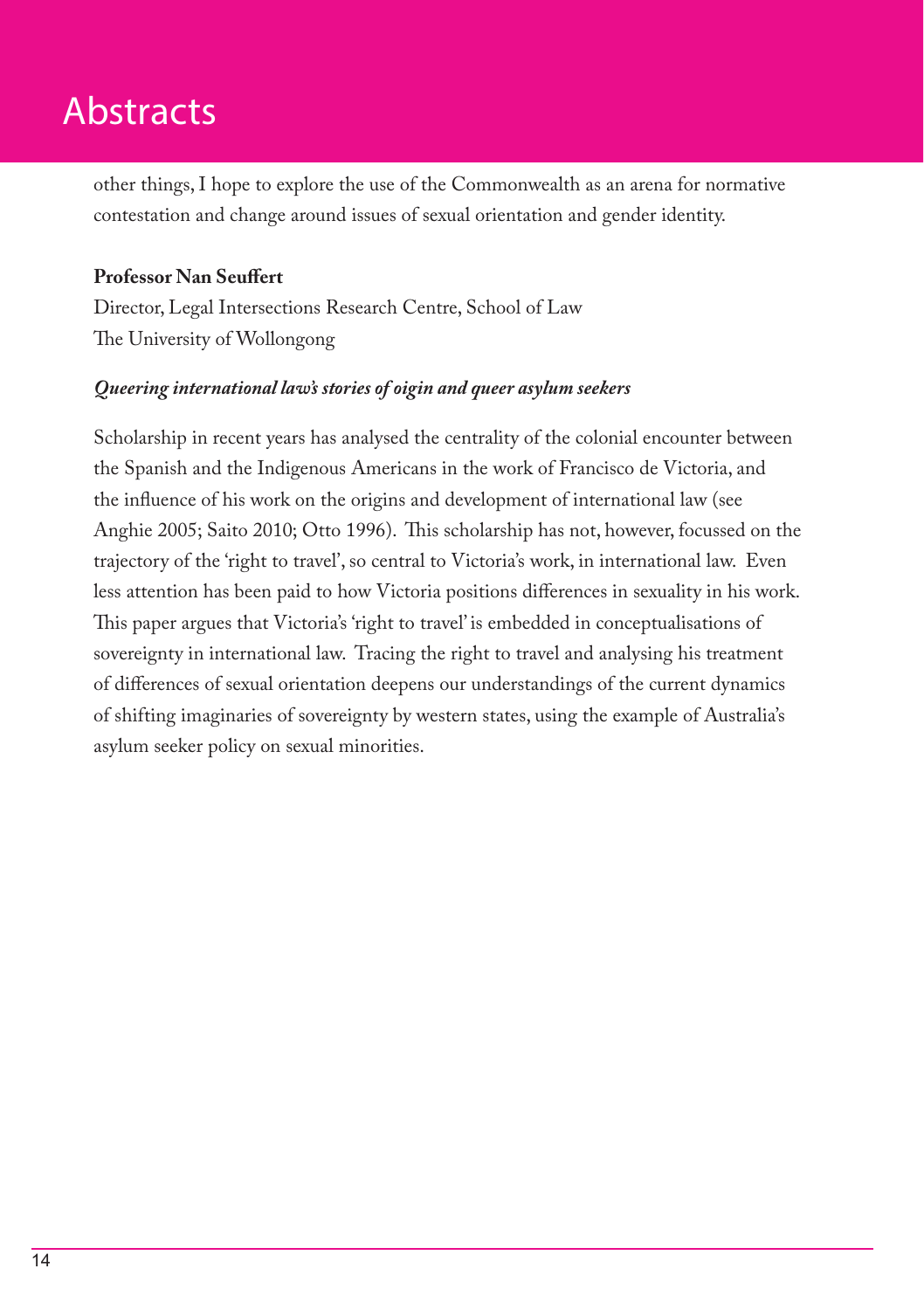#### **Ms Anniken Sørlie**

PhD Candidate, Department of Public and International Law, Faculty of Law The University of Oslo

# *How does the heteronormativity of international law affect the breastfeeding legal man in Norway?*

An increased number of jurisdictions have recently opened up the domestic categories of legal gender to include a more diverse understanding of legal men and legal women. The removal of restrictive requirements for change of legal gender such as sterilization or infertility, as well as hormone treatment, implies that the categories legal men and legal women contain multiple identities and bodies, as in Norway. As a result legal men can give birth and legal women can use their sperm to become a parent. International human rights have played a crucial role in the lengthy struggle for legal recognition and still do. Human rights principles such as human dignity, self-determination and non-discrimination embedded in numerous international conventions have been emphasized by domestic legislators when arguing in favour of the changes, and by domestic courts when ruling on the requirements. This role of human rights in attaining changes at a national level could give the impression that international law is progressive and emancipating. Yet, legal recognition is still based on dualistic categories which means that existing categories have been opened up – not removed. Even as some categories have been opened up, others seem to be even more tied to biological determinism. By exploring the case of parental categories in Norway, I trace the heteronormative patterning of both international law and Norwegian law in this paper. I highlight how international law undermines its emancipating project and excludes identities through its dualistic regime. I will consider which is the most progressive and least heteronormative – international law or Norwegian law.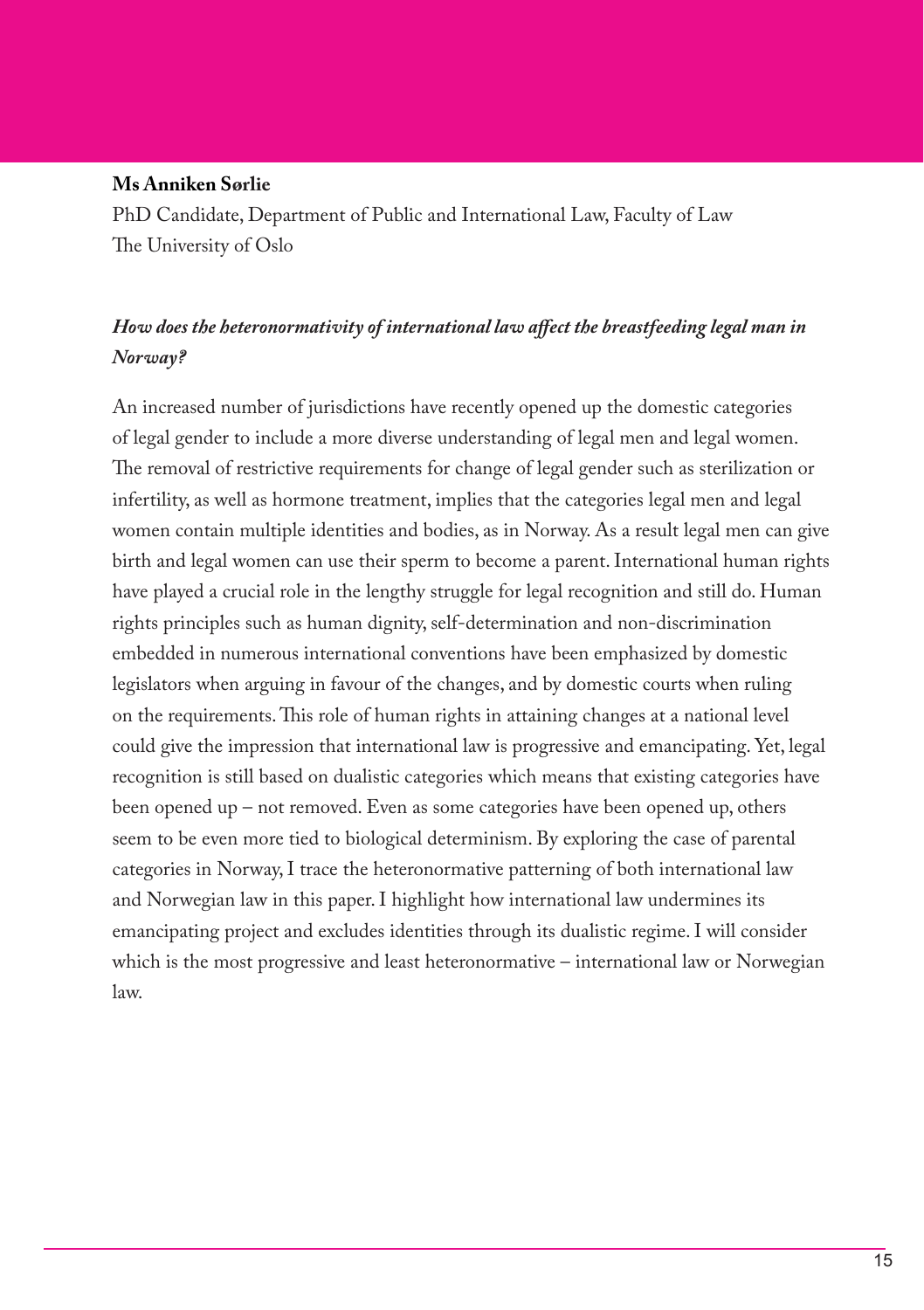#### **Professor Doris Buss**

Law and Legal Studies Carleton University

Doris teaches and researches in the areas of international law and human rights, women's rights, global social movements, and feminist theory. Her research examines how gender equality and women's rights norms are framed and contested in various international legal, regulatory and policy sites. Over the last few years, this work has concentrated on international responses, through international criminal prosecutions, to sexual violence during or as part of armed conflict. More recently, and in collaboration with colleagues in the Institute of African Studies at Carleton and civil society organizations in Canada and Africa, Doris is part of a new research network on women, violence and conflict economies on the African continent, pursuing two large studies of women's livelihoods in artisanal and small-scale mining in six African countries. In this new direction, her work explores gender equality mainstreaming in post-conflict state-building, resource governance, and law reform projects in Africa. Doris is also part of a new initiative on Gender Equality Measurement, which critically interrogates the epistemological, political and regulatory effects of the 'measurement turn' in gender policy, both in Canada and internationally. She is the author (with Didi Herman) of *Globalizing Family Values: The International Politics of the Christian Right* (Minnesota Press, 2003), co-editor (with Ambreena Manji) of *International Law: Modern Feminist Approaches* (Hart, 2005), and co-editor (with Joanne Lebert, Blair Rutherford, and Donna Sharkey) of *Sexual Violence in Conflict and Post-Conflict Societies: International Agendas and African Contexts* (Routledge, 2014).

#### **Ms Madelaine Chiam**

PhD Candidate and Senior Fellow Melbourne Law School

Madelaine teaches and is a PhD Candidate at Melbourne Law School. In 2014 and 2015, she was one of the Junior Faculty at the Harvard Law School Institute for Global Law and Policy Workshop. She holds undergraduate degrees in Arts and Law from the University of Melbourne and a Masters in Law from the University of Toronto.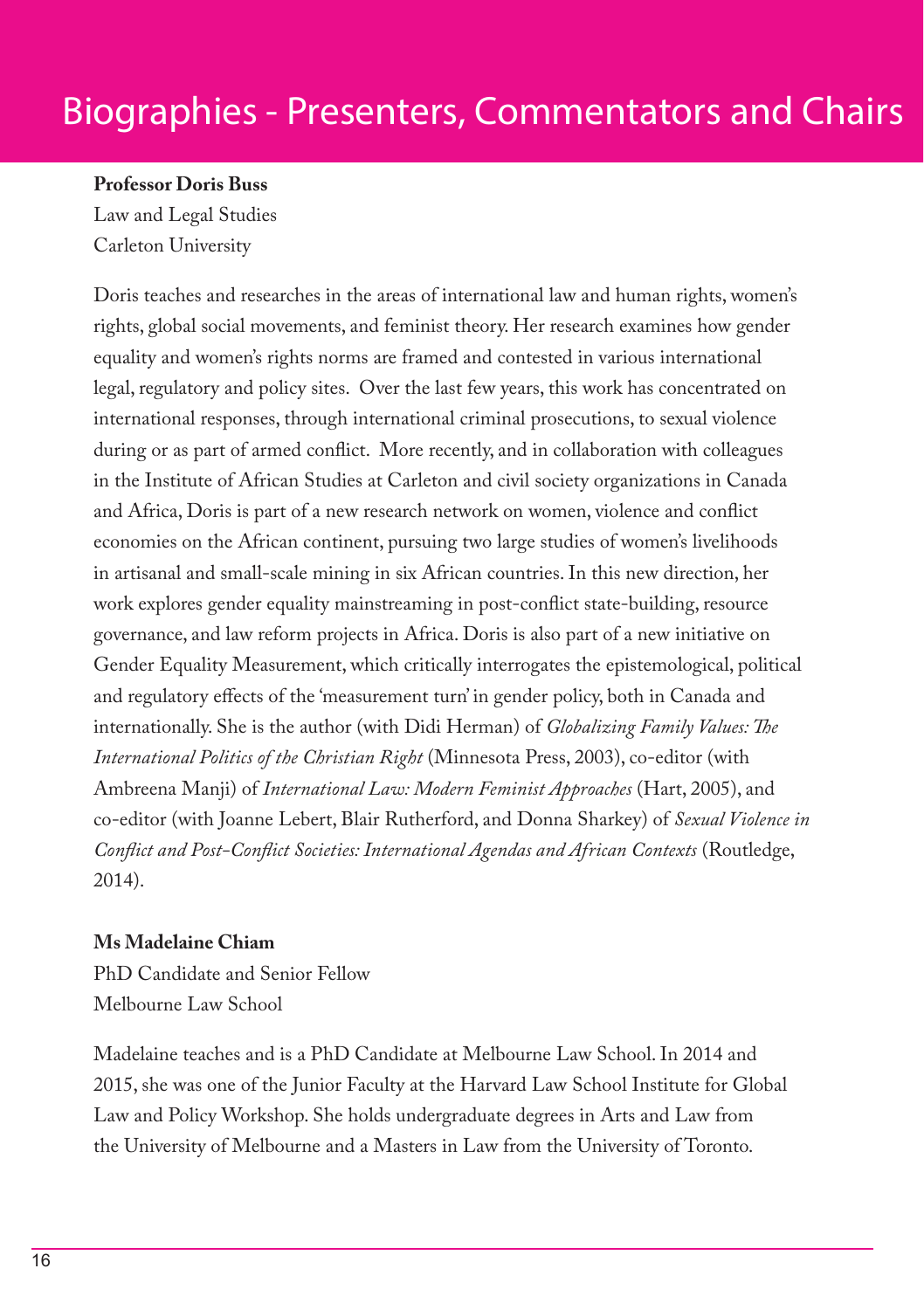Madelaine's research interests are in the histories of international law, human rights and the relationships between the global and the local. She has published predominantly on global-local interactions, particularly aspects of Australia's engagement with the international system. Madelaine's PhD examines the role of international law in public discourse about war in 20th century Australia. She was previously a Research Fellow and Lecturer at the Australian National University College of Law.

#### **Ms Maddee Clark**

PhD Candidate, School of Culture and Communication The University of Melbourne

Maddee is a Bundjalung PhD Candidate whose research interests include trans and queer Indigenous studies, Indigenous writing, futurism, science fiction, Indigenous feminisms, and non-western utopias. Maddee has been published in *Artlink* and *Overland* magazine.

#### **Ms Debolina Dutta**

PhD Candidate, Institute for International Law and the Humanities Melbourne Law School

Debolina's doctoral research looks at the activism of the sex workers' movement in India as a feminist jurisprudence. She has previously worked for Delhi-based feminist organization CREA, and represented them as a sexual rights activist at the UN Human Rights Council, Geneva. In 2011, Debolina co-directed a documentary film called 'We Are Foot Soldiers' on the activism of children of sex workers in Sonagachi, Kolkata.

#### **Ms Maria Elander**

Lecturer in Criminology, School of Social and Political Studies The University of Melbourne

Maria recently submitted her PhD-thesis in law, undertaken at Melbourne Law School, which examines the figurations of the victim in international criminal justice. Her research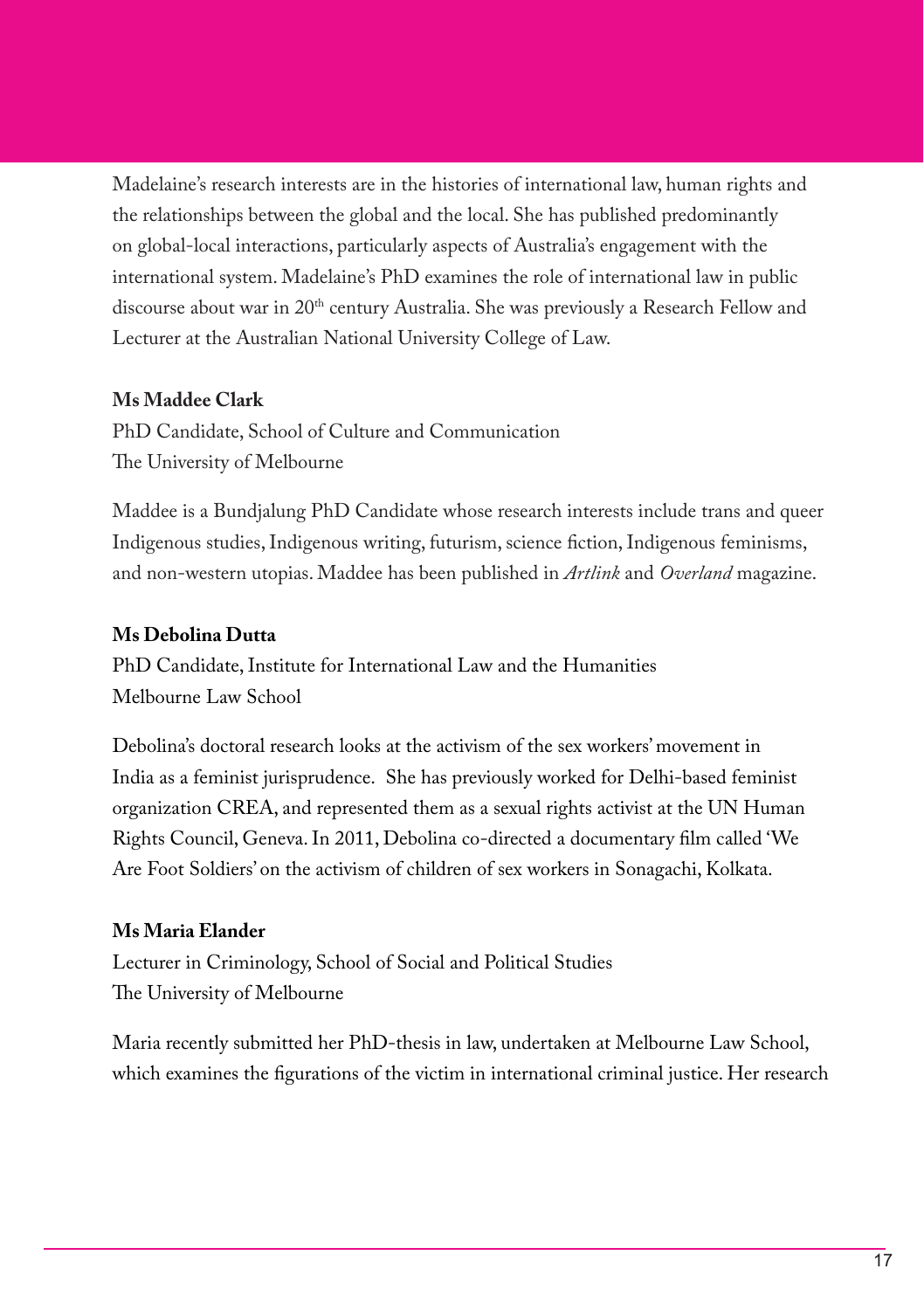interests lie in the areas of international criminal justice, understandings of criminal justice, legal practices and political transitions, and in feminist and critical theory.

#### **Dr Bina Fernandez**

Lecturer in Development Studies, School of Social and Political Sciences The University of Melbourne

Bina is an Australian Research Council DECRA Fellow. Her current research focuses on migration and care policies. In previous lives, she has worked with NGOs in the development sector, and with feminist and lesbian activist groups in India.

#### **Professor Aeyal Gross**

Faculty of Law, Tel-Aviv University Visiting Reader in Law, SOAS, University of London

Aeyal teaches and publishes in areas of international and constitutional law, international humanitarian law, human rights, and law and sexuality. He is a co-founder of the LGBT and Queer studies forum at Tel-Aviv University which, since 2001, has organized the annual LGBT and Queer studies conference at the university. Aeyal is also legal commentator for the Israeli daily *Haaretz* newspaper and serves as a member of the Board of the Association for Civil Rights in Israel. He has served as a research fellow at the Institute of Advanced Legal Studies at the University of London, as a Visiting Fellow at the Stellenbosch Institute for Advanced Studies in South Africa, and as a Joseph Flom Global Health and Human Rights Fellow at Harvard Law School. Additionally he taught as a visitor at Columbia University, the University of Toronto and the Academy of European Law, European University Institute, in Florence. He has published many articles and books including *The Writing on the Wall: Rethinking the International Law of Occupation* (Cambridge University Press, forthcoming 2016) and co-editor (with Colleen Flood) of *The Right to Health at the Public/Private Divide: A Global Comparative Study* (Cambridge University Press, 2014).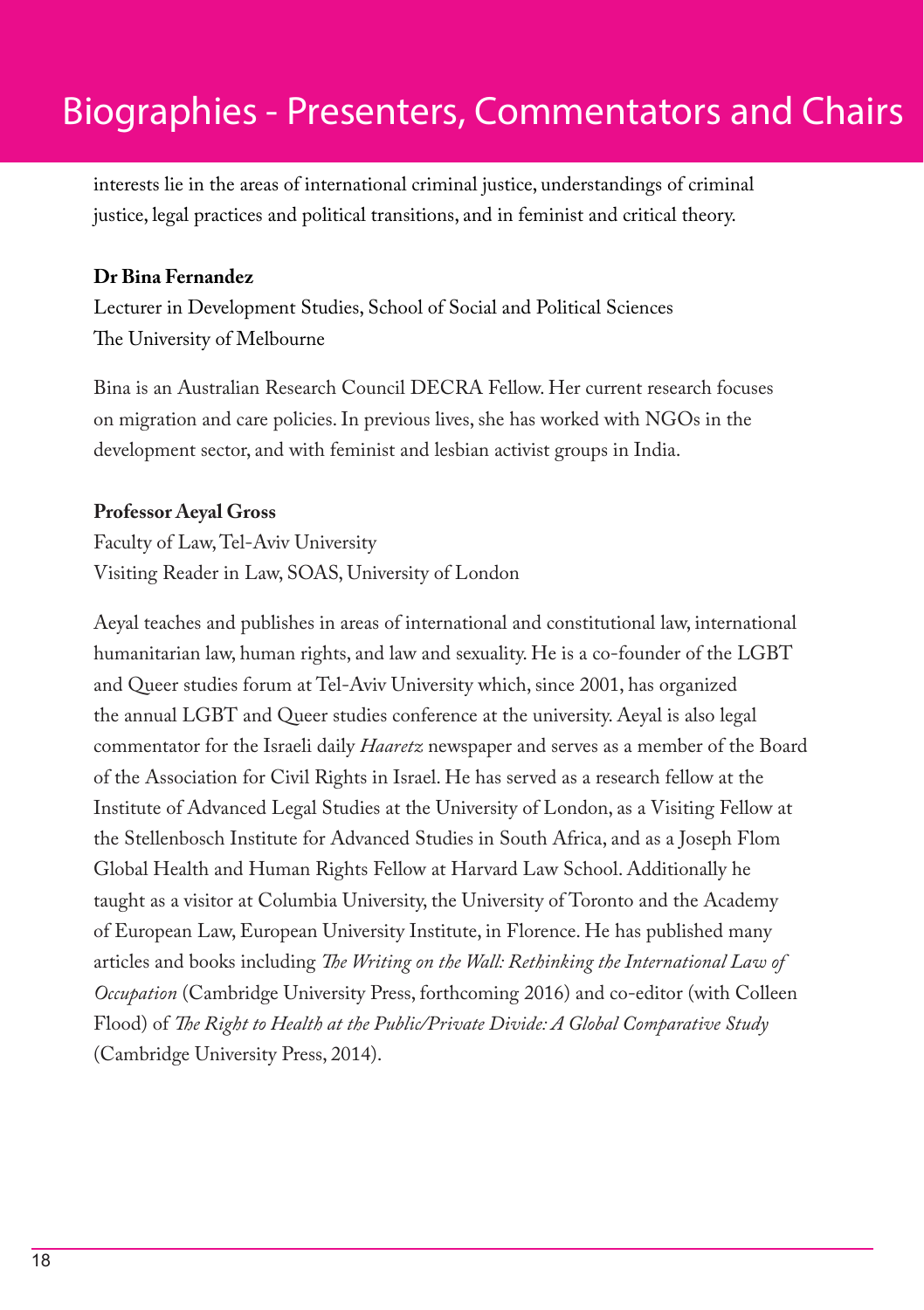#### **Dr Vanja Hamzić**

Lecturer, School of Oriental and African Studies (SOAS) The University of London

Vanja's legal, anthropological and historical research primarily revolves around human subjectivity formation and insurrectionary vernacular knowledge. He is particularly interested in various Islamic legal traditions and their intersections with gender diversity, as well as Marxist social, political and economic thought. Vanja's publications include *Sexual and Gender Diversity in the Muslim World: History, Law and Vernacular Knowledge* (I.B.Tauris, 2015) and co-author (with Ziba Mir-Hosseini) of *Control and Sexuality: The Revival of Zina Laws in Muslim Contexts* (Women Living Under Muslim Laws, 2010).

#### **Professor Fleur Johns**

Faculty of Law The University of New South Wales

Fleur's research and teaching is in public international law and legal theory. Her publications include *Non-Legality in International Law: Unruly Law* (Cambridge, 2013), co-author (with Ben Boer, Philip Hirsch, Ben Saul and Natalia Scurrah) of *The Mekong: A Socio-legal Approach to River Basin Development* (Routledge, forthcoming 2016), coeditor (with Sundhya Pahuja and Richard Joyce) of *Events: The Force of International Law* (Routledge, 2011) and author of *International Legal Personality* (Ashgate, 2010). Currently, Fleur is working on the use of data analytics in global governance in the humanitarian and development fields. Before joining the University of NSW she was Co-Director of the Sydney Centre for International Law and an Associate Professor at the Faculty of Law, the University of Sydney. Fleur has also been a Visiting Professor at the University of Toronto, a Leverhulme Visiting Fellow at Birkbeck College and a Visiting Fellow at the European University Institute. Fleur has a BA and LLB (Hons) from the University of Melbourne and a LLM and SJD from Harvard Law School. Before commencing her academic career, Fleur practised as a corporate lawyer for six years with Sullivan & Cromwell LLP in New York, specialising in international project finance.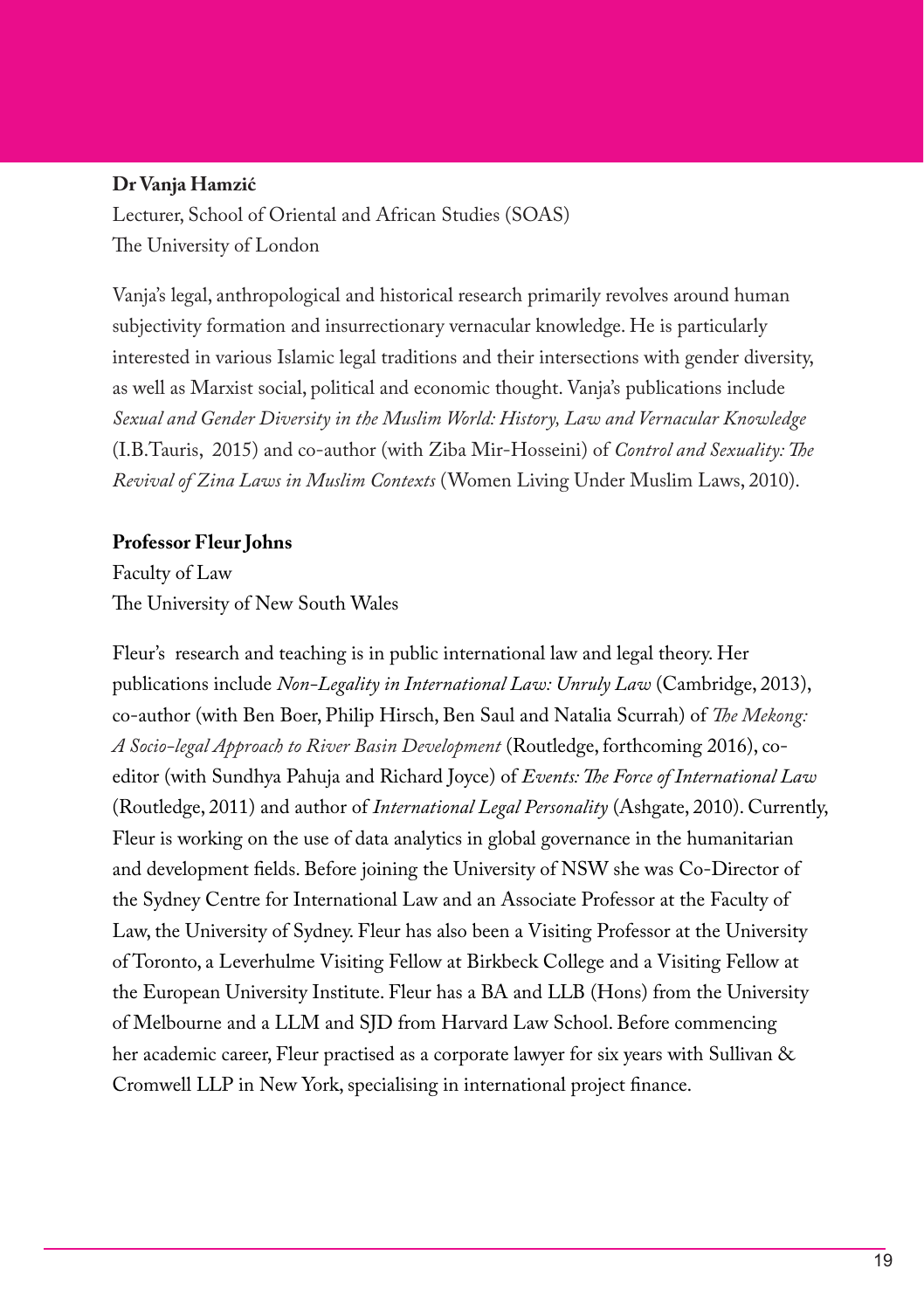#### **Assistant Professor Philipp Kastner**

Faculty of Law The University of Western Australia

Philipp researches and teaches in the areas of the resolution of armed conflicts and transitional justice, international criminal law, public international law, international human rights and humanitarian law, and legal pluralism. His current research focuses mainly on the creation and role of legal norms in the context of peace negotiations aiming to end internal armed conflicts. His publications include *International Criminal Justice in bello? The ICC between Law and Politics in Darfur and Northern Uganda* (Martinus Nijhoff, 2012) and *Legal Normativity in the Resolution of Internal Armed Conflict* (Cambridge University Press, 2015). Philipp holds a DCL and LLM from McGill University, Montréal and a Dr. iur. from the University of Innsbruck.

#### **Ms Christina Kenny**

PhD Candidate Australian National University

Christina's PhD critically engages with the demands the international human rights project makes of its subjects. Using Kenyan women's gender and citizenship rights as a focal point for her research, Christina argues that human rights discourse creates particular kinds of recipients of rights, and often compels these subjects to perform their human rights subjectivities in limiting and problematic ways. Her research is grounded in over 13 months of field work conducted in Kenya between 2012 - 2013, with case study sites in Nairobi, as well as rural areas around Lake Victoria. She has spent several years working with a variety of human rights based projects in the government and non-profit sectors in Australia and Africa, particularly on the rights of Indigenous peoples, country of origin research and refugee determination, and gender and sexuality rights with organisations including: the Australian Human Rights Commission, the Australian Migration and Refugee Review Tribunals, the Kenya Human Rights Commission, Women's Legal Centre in Cape Town and the South African Human Rights Commission.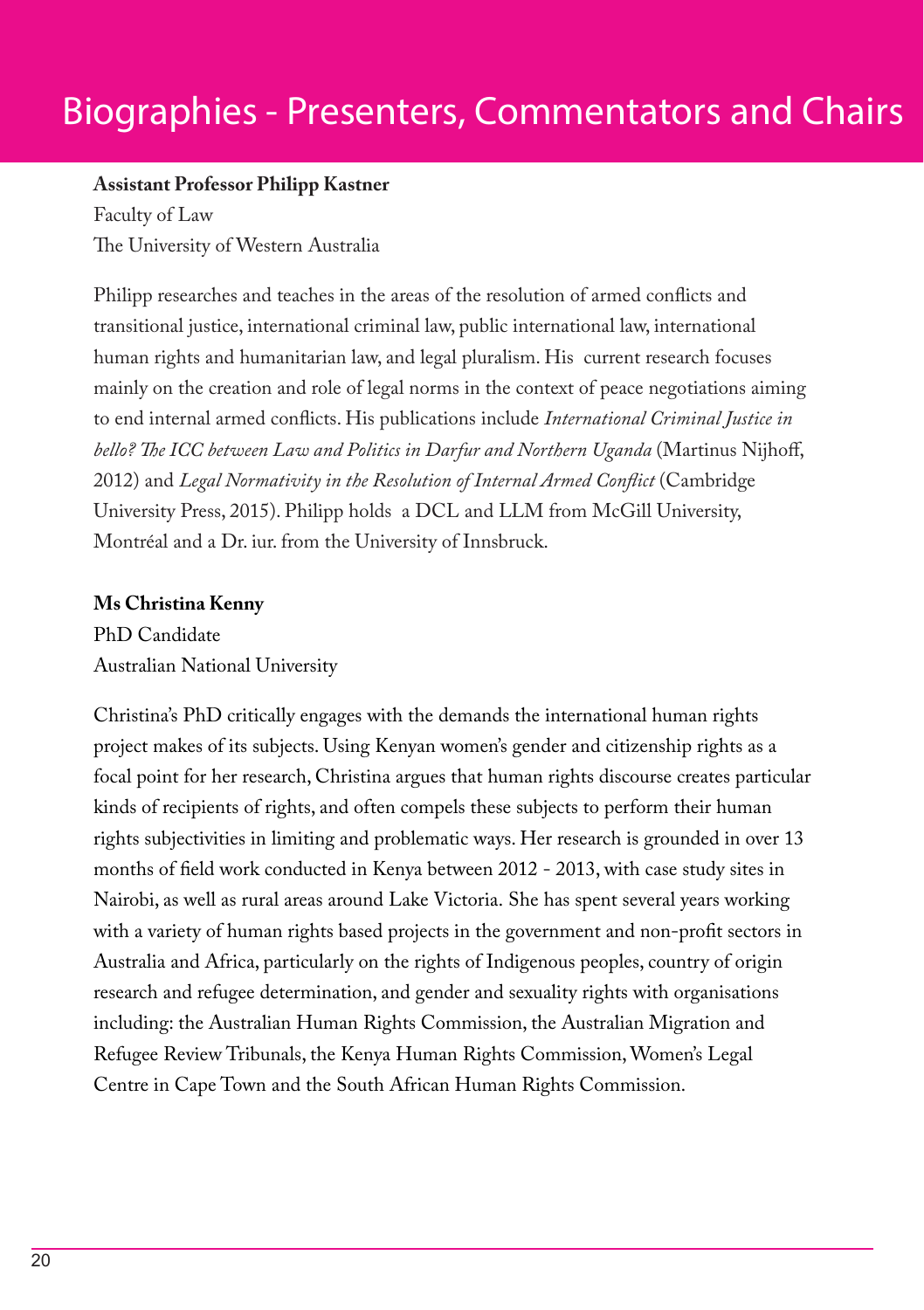#### **Dr Dave McDonald**

Lecturer in Criminology, School of Social and Political Sciences The University of Melbourne

Dave's research explores the intersections between sex, gender, crime and politics, informed in particular by queer and feminist theory. His recent research includes book chapters entitled 'Who is the Subject of Queer Criminology? Toward an Unravelling of the Category of the Paedophile' in Angela Dwyer, Mathew Ball and Thomas Crofts (eds), *Queering Criminology* (Palgrave Macmillan, 2015) and 'Policing Obscenity' in Paul Johnson and Derek Dalton (eds) *Policing Sex* (Routledge 2012). In addition to articles such as 'The Search for Finality: Serial Killing, the Narration of Sexual Injury and the Search for Consolation' (2015) *Crime, Media, Culture*, 'The Politics of Hate Crime: Neoliberal Vigilance, Vigilantism and the Question of Paedophilia' (2014) 3(1) *International Journal for Crime, Justice and Social Democracy* 68-80 and 'Ungovernable Monsters: Law, Paedophilia, Crisis' (2012) 21(3) *Griffith Law Review* 585-608

#### **Dr Mark McMillan**

Senior Lecturer, IILAH Programme Co-Director, Indigenous Peoples in International and Comparative Law Melbourne Law School

Mark is a Wiradjuri man from Trangie, NSW. His research interests are in human rights and in particular, the expression and fulfilment of those rights for Indigenous Australians. Mark is currently working on an ARC grant relating to Indigenous nation building. He leads two other ARC funded projects. The first relates to reconciliation processes in South Africa and Northern Ireland to determine whether there are lessons for Australia, as Australia moves to a federal constitutional amendment that might recognise Indigenous Australians. The second, relates to the 'Coranderrk' enquiry of 1881 – looking at how Australia's federation was influenced by particular Indigenous and non-Indigenous voices in Victoria. Mark intends to expand his research outcomes to include the application of 'constitutionalism' to, and for, Indigenous Australians with a particular emphasis on the use of current constitutional law for the protections that were envisioned for Indigenous people in the constitutional referendum of 1967.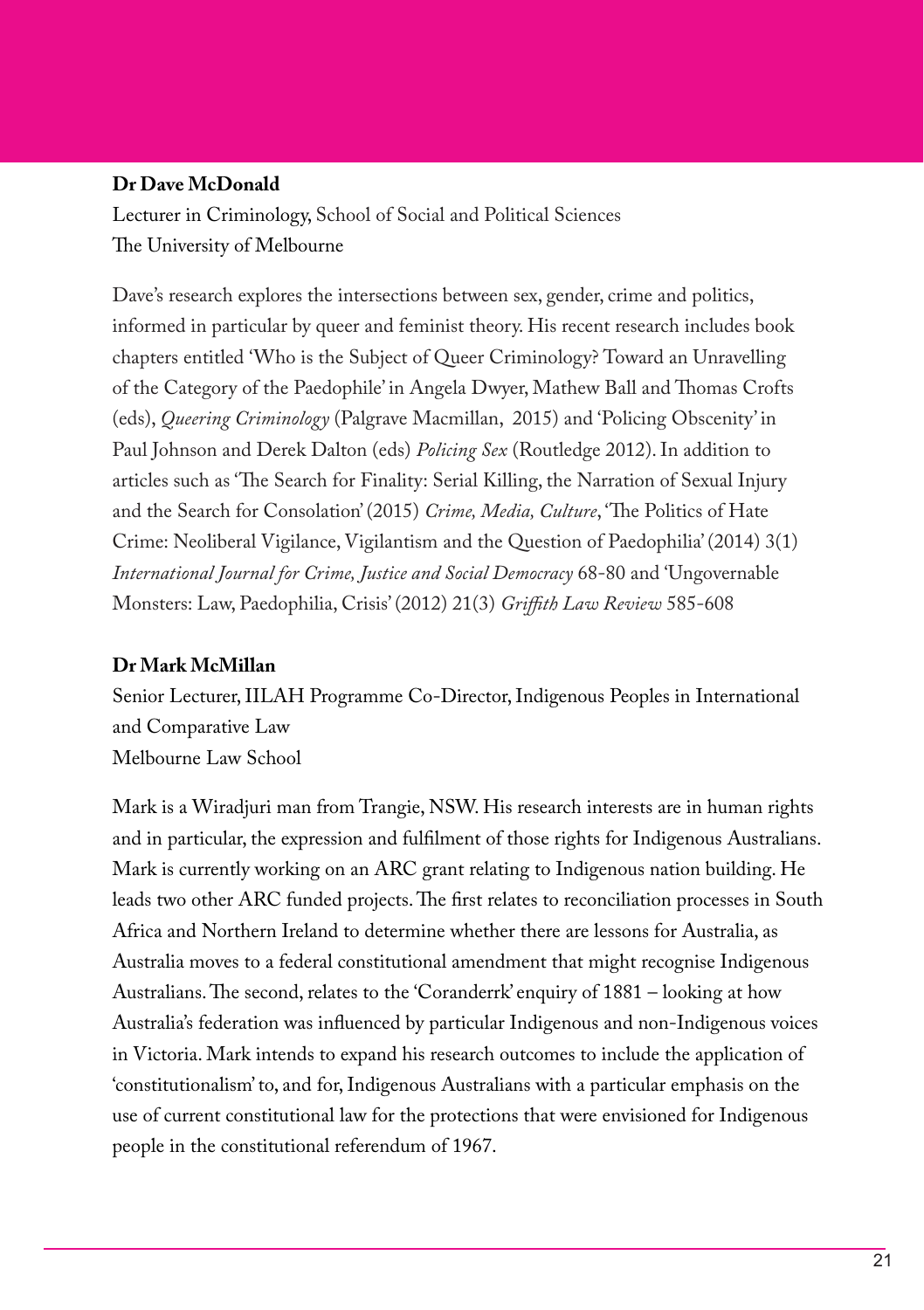#### **Mr Wayne Morgan**

Senior Lecturer in Law Australian National University

Wayne has been an academic lawyer since 1990. He began teaching at Melbourne Law School and, since then, taught at Charles Darwin University and Flinders University before joining the ANU in 2001. Internationally he has taught at Columbia University and Nan Kai University in China. He teaches a range of subjects in both international and domestic law including International Trade Law, International Dispute Resolution and Property. With Kris Walker and Lisa Sarmas, he instigated Law and Sexuality studies at Melbourne Law School in the mid 1990s and now teaches this subject at ANU. Wayne maintains a small anti-discrimination and human rights practice where he advises probono clients on discrimination and UN Human Rights Committee cases. He has advised on UN Communications in indigenous issues, as well as refugee and sexuality issues. He has been writing about queer theory and law since the mid 1990s.

#### **Mx Neo Sinoxolo Musangi**

Humanities Research Fellow British Institute in Eastern Africa, Nairobi, Kenya

Neo is a queer feminist artist, activist and scholar on a fellowship at the British Institute in Eastern Africa, Nairobi. Neo is trained in African Literature, Gender and Cultural Studies and their research interests lie somewhere in the intersection between space, gender and the norms that govern their embodiment and performance

#### **Ms Joan Nestle**

Writer and Activist

Joan was born in the Bronx in 1940 and entered public lesbian life in the bars of Greenwich Village in 1958. In 1974 she co-founded the Lesbian Herstory Archives which still thrives today in its Brooklyn home. Joan has always advocated for a more complicated vision of women's desire (and victimhood), understood in its historical context. She is author of *A Restricted Country* (Firebrand, 1987; Cleis, 2003), *A Fragile Union* (Cleis, 1998) and editor of *The Persistent Desire: A Femme-Butch Reader* (Alyson, 1989). She also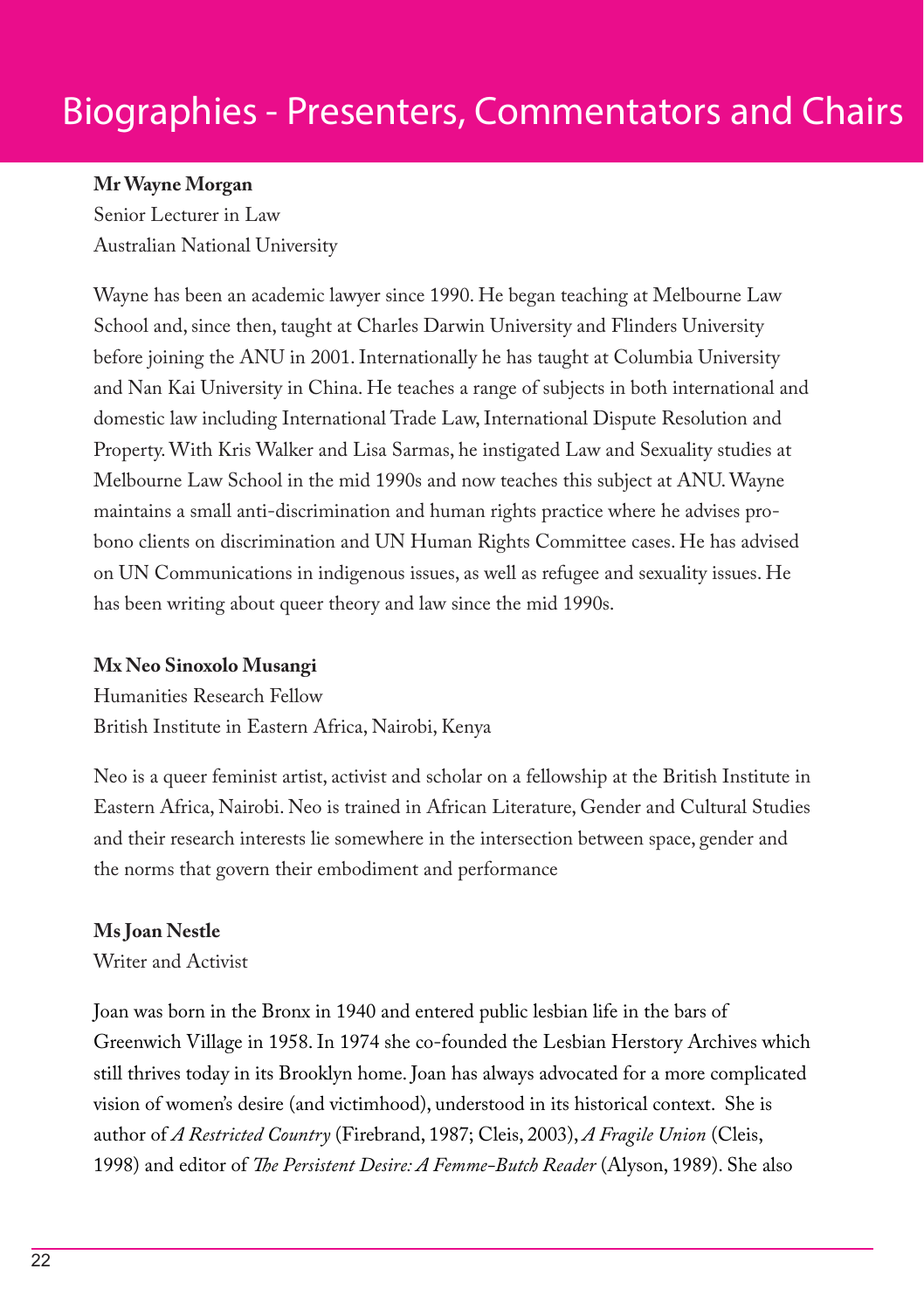co-edited (with Naomi Holoch) the series *Women on Women: An Anthology of Lesbian Short Fiction* (Plume 1990, 1993, 1996) and *The Vintage Book of International Lesbian Fiction* (Random House, 1999) and co-edited (with Riki Wilchins and Clare Howell) *GenderQueer: Voices from Beyond the Binary* (Alyson, 2002).

### **Ms Claire Oppermann**

PhD Candidate, Institute for International Law and the Humanities Melbourne Law School

Claire's research revolves around jurisprudence, water and questions of movement. She is interested in a lot of things, including Australian histories, feminist practices and education.

#### **Professor Dianne Otto**

Francine V McNiff Chair in Human Rights Law Director Institute for International Law and the Humanities (IILAH) Melbourne Law School

Dianne's research interests include addressing gender, sexuality and race inequalities in the context of international human rights law, the UN Security Council's peacekeeping work, the technologies of global 'crisis governance', threats to economic, social and cultural rights, and the transformative potential of people's tribunals and other NGO initiatives. Her scholarship explores how international legal discourse reinforces hierarchies of nation, race, gender and sexuality, and aims to understand how the reproduction of such legal knowledge can be resisted. She co-edited (with Gina Heathcote) *Rethinking Peacekeeping, Gender Equality and Collective Security* (Palgrave-Macmillan 2014); edited three volumes of *Gender Issues and Human Rights* (Edward Elgar, 2013); and author of 'A Queer Feminist Perspective on the Productivity of Crisis for International Law and its Resistive Possibilities' in *International Law and Its Discontents: Confronting Crisis* (Barbara Stark ed, Cambridge University Press 2015) and 'Queering Gender [Identity] in International Law' *Nordic Journal of Human Rights* ( 2015).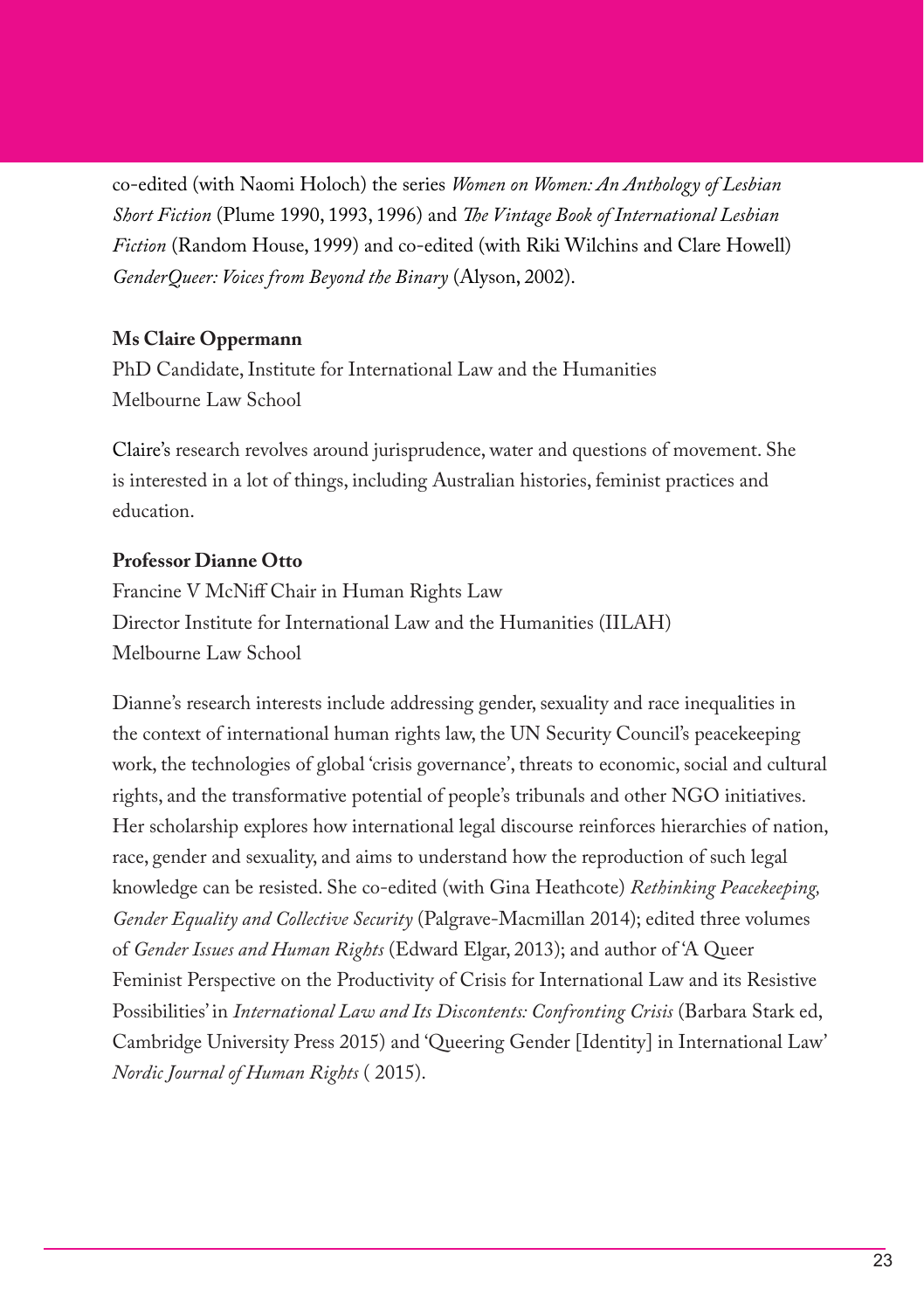#### **Professor Sundhya Pahuja**

IILAH Programme Director, Law and Development Melbourne Law School

Sundhya's scholarship explores the changing role of law and legal institutions in the context of globalisation. Her research crosses traditional disciplinary boundaries and challenges distinctions between public and private behaviours and the categories of economic and non-economic in new ways. The various national and trans-national regulatory practices (including law) through which governance is effected, especially in the context of the relationship between North and South, are a particular concern. To this end, Sundhya's work engages with public international law, international economic law and a range of critical and philosophical approaches to law and legal theory, including postcolonial, post-structuralist and feminist theories. She is author of *Decolonising International Law: Development, Economic Growth and the Politics of Universality* (Cambridge University Press, 2011) which was awarded the 2012 American Society of International Law Certificate of Merit, co-editor (with Ruth Buchanan and Stewart Motha) of *Reading Modern Law: Critical Methodologies and Sovereign Formations* (Routledge, 2012) and co-editor (with Fleur Johns and Richard Joyce) of *Events: The Force of International Law* (Routledge, 2011).

#### **Ms Tamsin Phillipa Paige**

PhD Candidate and Research Associate, Research Unit on Military Law and Ethics The University of Adelaide Visiting Scholar, Columbia Law School (2015-2016)

Tamsin's PhD dissertation is a historical, sociological analysis of the approaches of the Permanent Five members of the Security Council to the concept of 'threat to the peace' in Art 39 of the UN Charter. In relation to this work she is a recipient of an Endeavour Scholarship from the Australian Government and is a Visiting Scholar with Columbia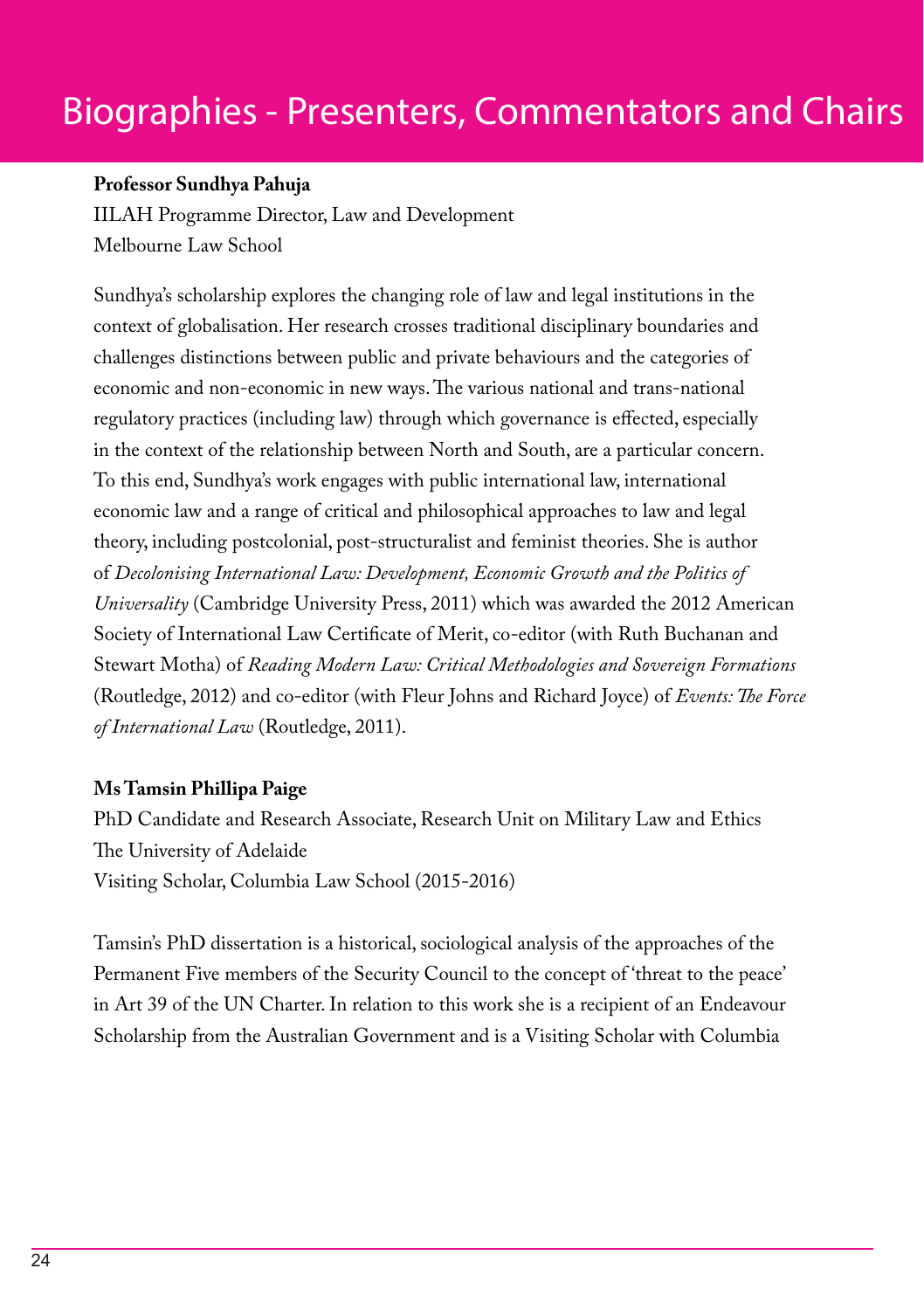Law School for the 2015-16 academic year. Prior to commencing her PhD, Tamsin received her LLB from the University of Technology, Sydney and her MPhil (Law) from the Australian National University. Her MPhil work was on the role and impact of the law in counter piracy operations through two case studies, European Colonial Expansion and Somalia from 2007 onwards. Some of this work has been published or is forthcoming and a number of articles are still under review. Before engaging in academic study and work, Tamsin was a p tissi re at a number of Sydney's most prestigious restaurants.

#### **Dr Rahul Rao**

Senior Lecturer in Politics, SOAS The University of London

Rahul's research interests span critical international relations theory, comparative political thought, and gender and sexuality with an area focus on South Asia and East Africa. He is the author of *Third World Protest: Between Home and the World* (Oxford University Press, 2010). Rahul is currently working on a book on queer postcolonial temporality.

### **Professor Nan Seuffert**

Director, Legal Intersections Research Centre, School of Law The University of Wollongong

Nan teaches and researches in the areas of jurisprudence, critical legal theory, law and history, law and literature, race, gender, sexuality and the law, and securities regulation. Her current research projects include 'Queer Asylum Seekers' and 'Contract and Colonialism.' She is also working on a project based on an unfinished manuscript of the late Professor Penny Pether (a dear friend who died in 2013) on Culinary Jurisprudence. Forthcoming publications include: 'Culinary Jurisprudence and National Identity: Penny Pether on the Taste of Country Cooking' (2015) 60(3) *Villanova Law Review* and 'Contract, Consent and Imperialism in New Zealand's Founding Narrative' (2015) *Law and History*. Nan has also recently published on sexual minorities in Australia's asylum seeker detention camps in the *Griffith Law Review* and has submitted an article on this topic to *Law Text Culture*.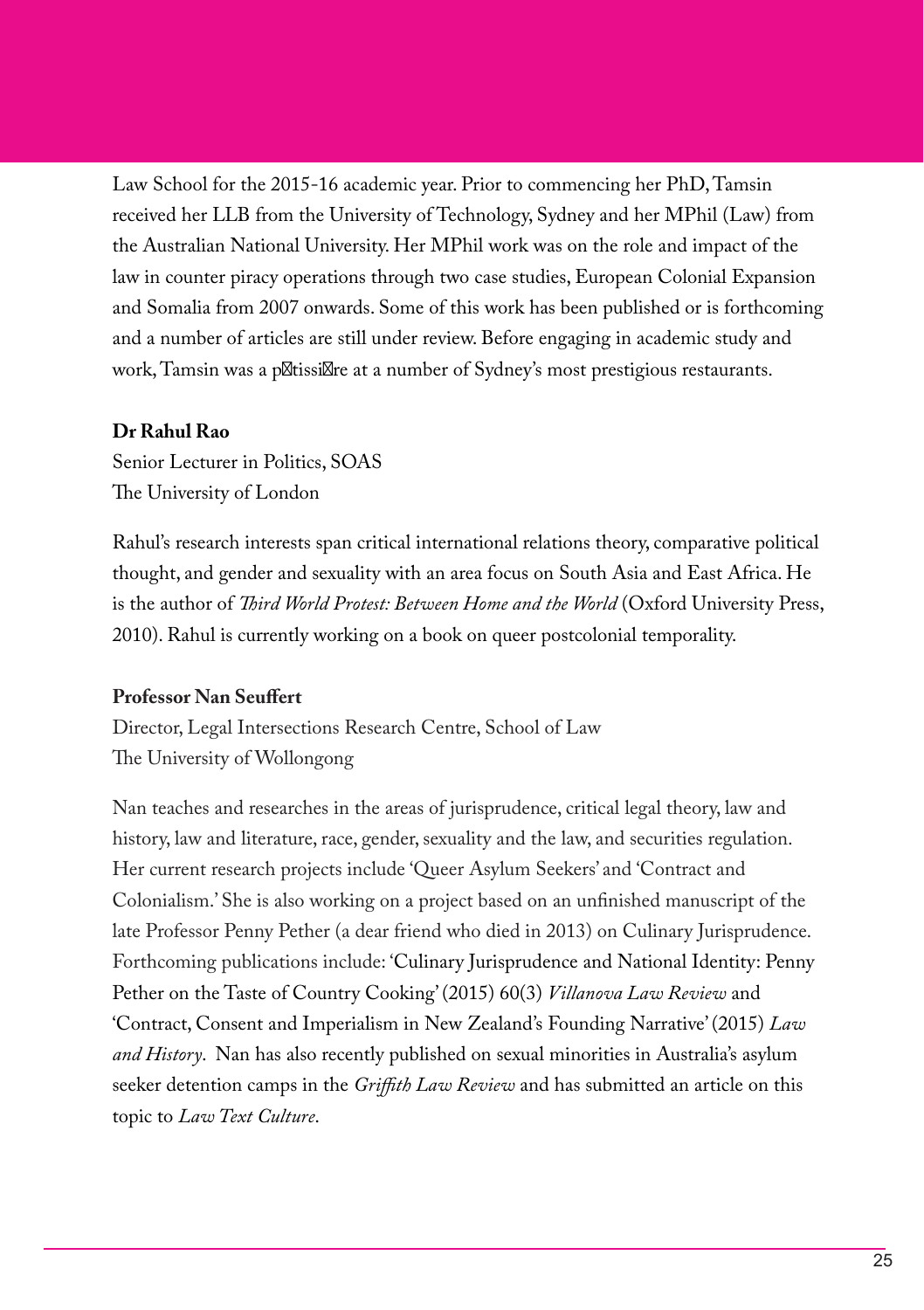#### **Mr Oishik Sircar**

PhD Candidate, Institute for International Law and the Humanities and Teaching Fellow, Melbourne Law School

Oishik was previously assistant professor at the Jindal Global Law School. His doctoral work is on collective memory and cinematic justice in the context of the 2002 Gujarat Pogrom. He is the co-editor of *New Intimacies/ Old Desires: Law, Culture and Queer Politics in Neoliberal Times* (Zubaan and University of Chicago Press, forthcoming, 2016) and *Desire and its Discontents: New Queer Politics in Neoliberal India* (Zubaan and University of Chicago Press, forthcoming, 2016). Oishik has co-directed two documentary films.

#### **Ms Anniken Sørlie**

PhD Candidate, Department of Public and International Law, Faculty of Law The University of Oslo

Anniken is involved in the research project 'Gender identity and sexual orientation in international and national (Norwegian) law' funded by the Research Council of Norway. She was a co-organiser of the Sexual Freedom, Equality and the Right to Gender Identity as a Site of Legal and Political Struggles Conference, held in Oslo, December 2014. Anniken graduated from Law at the University of Oslo in 2012 and holds a Bachelor in European and American Studies. Her PhD critically reflects on laws and regulations that impact on the lives of transgender people in Norway.

#### **Dr Yasmin Tambiah**

Adjunct Fellow, Institute for Culture and Society The University of Western Sydney

Yasmin is a researcher, research manager and creative writer. Trained as a European medievalist her subsequent research has focused on sexuality, ethnicity and criminal law in postcolonial states (Sri Lanka, Trinidad & Tobago, Singapore); sexuality and militarization (Sri Lanka); and gender and governance (South Asia). Her work has appeared in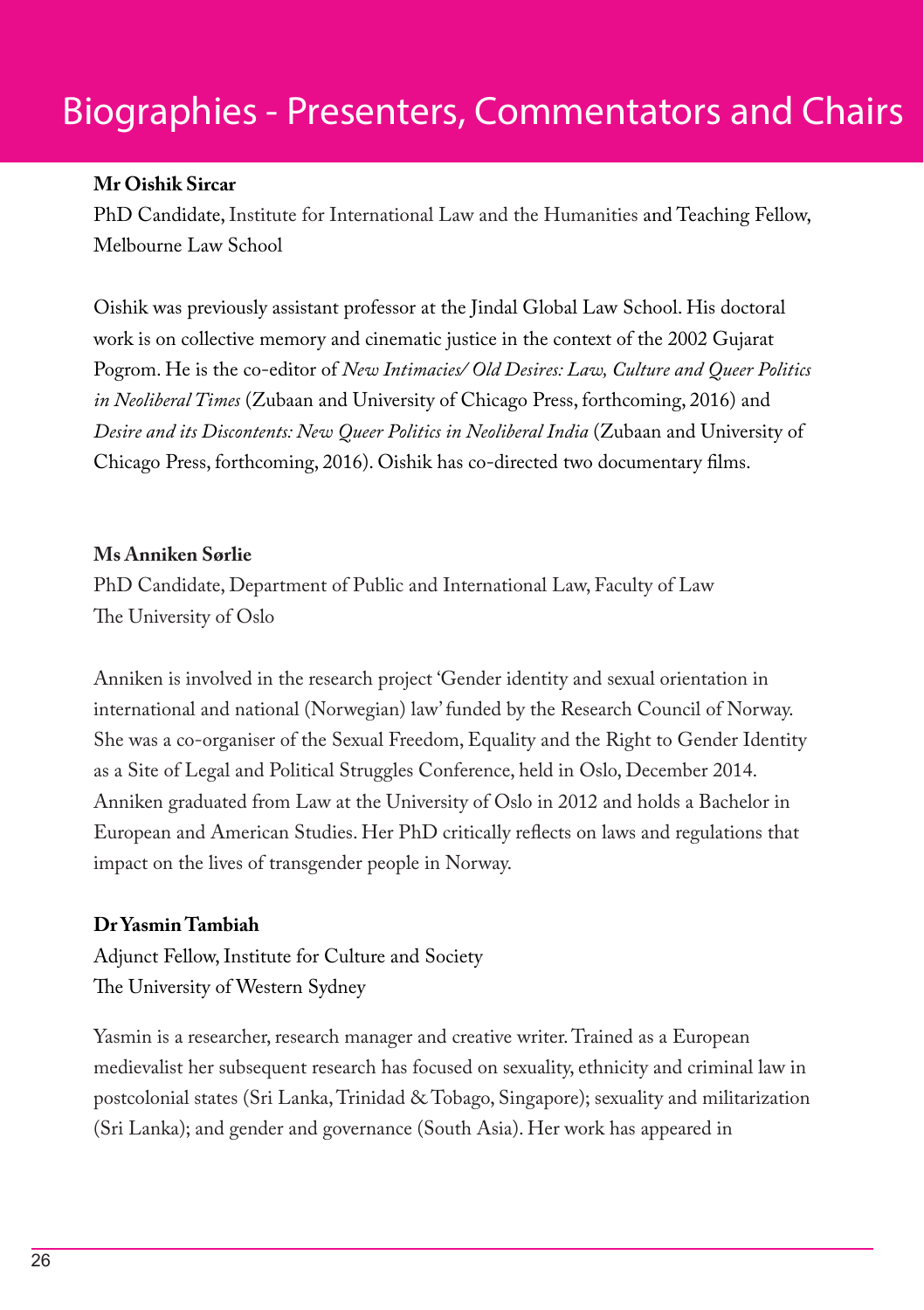*Reproductive Health Matters, Gender & Society, Caribbean Review of Gender Studies and Faith Smith* (ed) S*ex and the Citizen: Interrogating the Caribbean* (University of Virgina Press, 2011) among others. She co-authored *Essays on Gender and Governance* (United Nations Development Program, 2005) and *Smart Engagement with Asia: Leveraging Language, Research and Culture* (Australian Council of Learned Academies, 2015). Yasmin has been senior research fellow at the International Centre for Ethnic Studies, Colombo, and a co-director of the Centre for Feminist Legal Research, New Delhi. She has also managed interdisciplinary research projects for the 'Securing Australia's Future' program of the Australian Council of Learned Academies. She is an award-winning creative writer with work published in *Conditions* (New York), *Sinister Wisdom* (Berkeley), *Nethra* (Colombo), *ZineWest* (Western Sydney), Naomi Holoch and Joan Nestle (eds) *The Vintage Book of International Lesbian Fiction* (1999) and Chloe Brien (ed) *Award Winning Australian Writing 2014*.

### **Mr Marc Trabsky**

Lecturer, La Trobe Law School LaTrobe University

Marc writes in the intersections of legal theory, history and aesthetics. His research examines the relationship between law, institutions and technology. He has published book chapters and journal articles in the *Australian Feminist Law Journal*, *Griffith Law Review*, *Law in Context* and *Media & Arts Law Review*. He is currently completing a doctoral thesis at the Melbourne Law School on 'Voices of the Dead: Law, Office and the Coroner' and is the Associate Editor of *Law in Context*.

## **Ms Elisabeth Roy Trudel**

PhD Candidate, Concordia University (Montreal) Honorary Fellow, Faculty of Law, The University of Western Australia

Elisabeth's current research focuses on legal subjectivity and agency in international human rights and on sensori-legal studies. She holds degrees from McGill University (BA in Political Science and Environment), Concordia University (Graduate Diploma in Journalism) and the Université du Québec à Montréal (LLM). She has worked for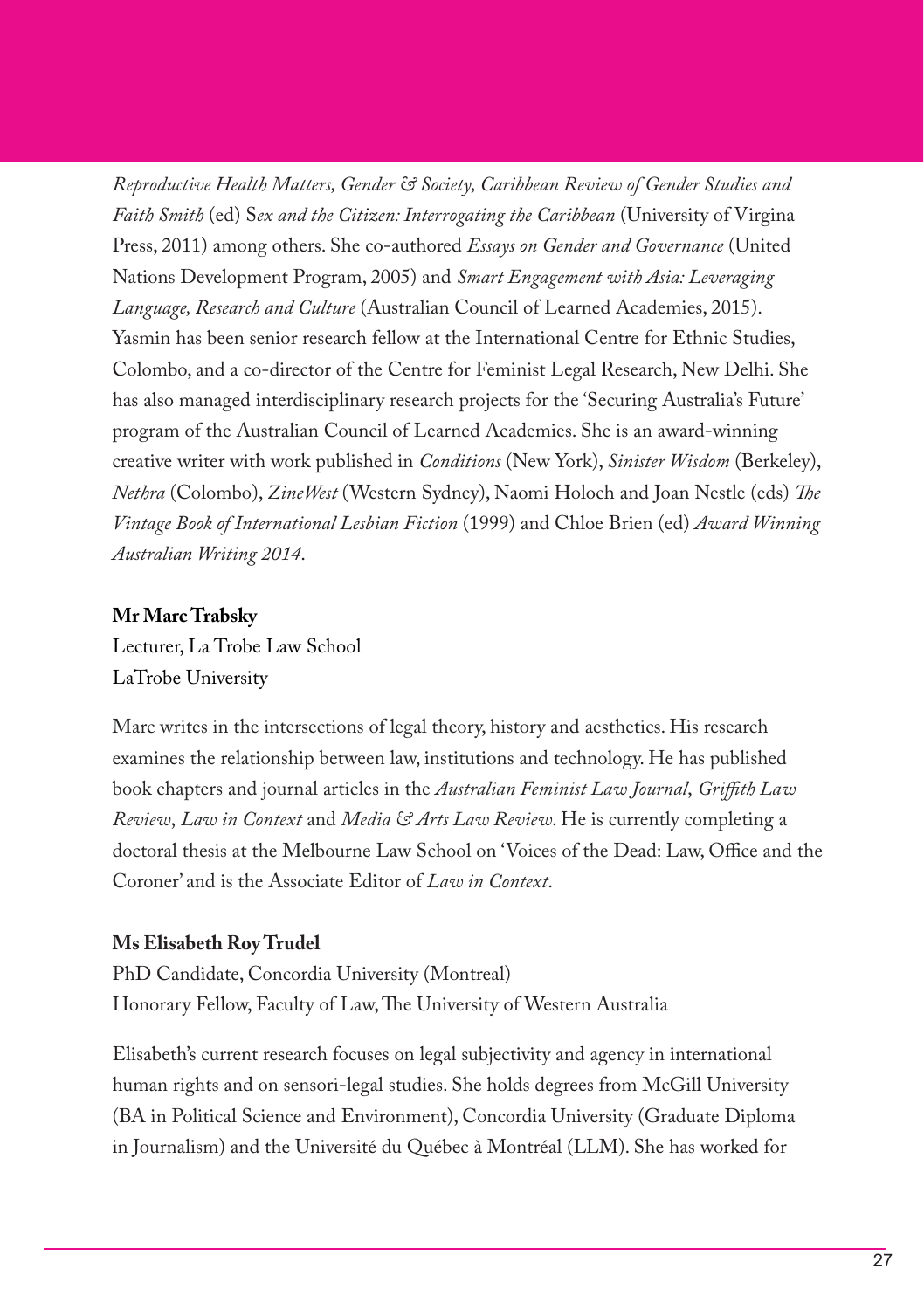international organizations, such as the UN Office of the High Commissioner for Human Rights and the UN mission in Côte d'Ivoire. Throughout her work, Elisabeth seeks to articulate a vision in which law's connection to humanist disciplines is critical to its justice and its social relevance. Her general research interests include the interactions between law, culture, the senses and emotions, marginalized groups and voices, and various critical theories such as legal pluralism and postcolonial studies. Elisabeth's publications include 'La culture des groupes minoritaires face au droit international' (The Culture of Minority Groups vis-à-vis International Law) (2013) 28(3) *Canadian Journal of Law and Society* 347-367.

#### **Associate Professor Kristen Walker QC**

Victorian Bar Melbourne Law School

As a barrister, Kristen specializes in constitutional law, administrative law, human rights law and refugee law. She has appeared in various cases involving sexuality and the law, including a case concerning sex slavery (*R v Tang*), a case concerning adoption by a gay man in a long term relationship, and a case concerning whether a birth certificate can record a 'non-specific' gender (*Norrie's Case*). Kristen has degrees in law and science from the University of Melbourne and a LLM from Columbia Law School. She served as associate to Sir Anthony Mason, Chief Justice of Australia. Before being called to the Bar, Kristen was an Associate Professor at Melbourne Law School, where she continues to teach in the Masters program and the JD program. She has also taught Gender, Sexuality and Human Rights at Columbia Law School and at the James E Rogers School of Law at the University of Arizona. Kristen has written extensively in the area of law and sexuality.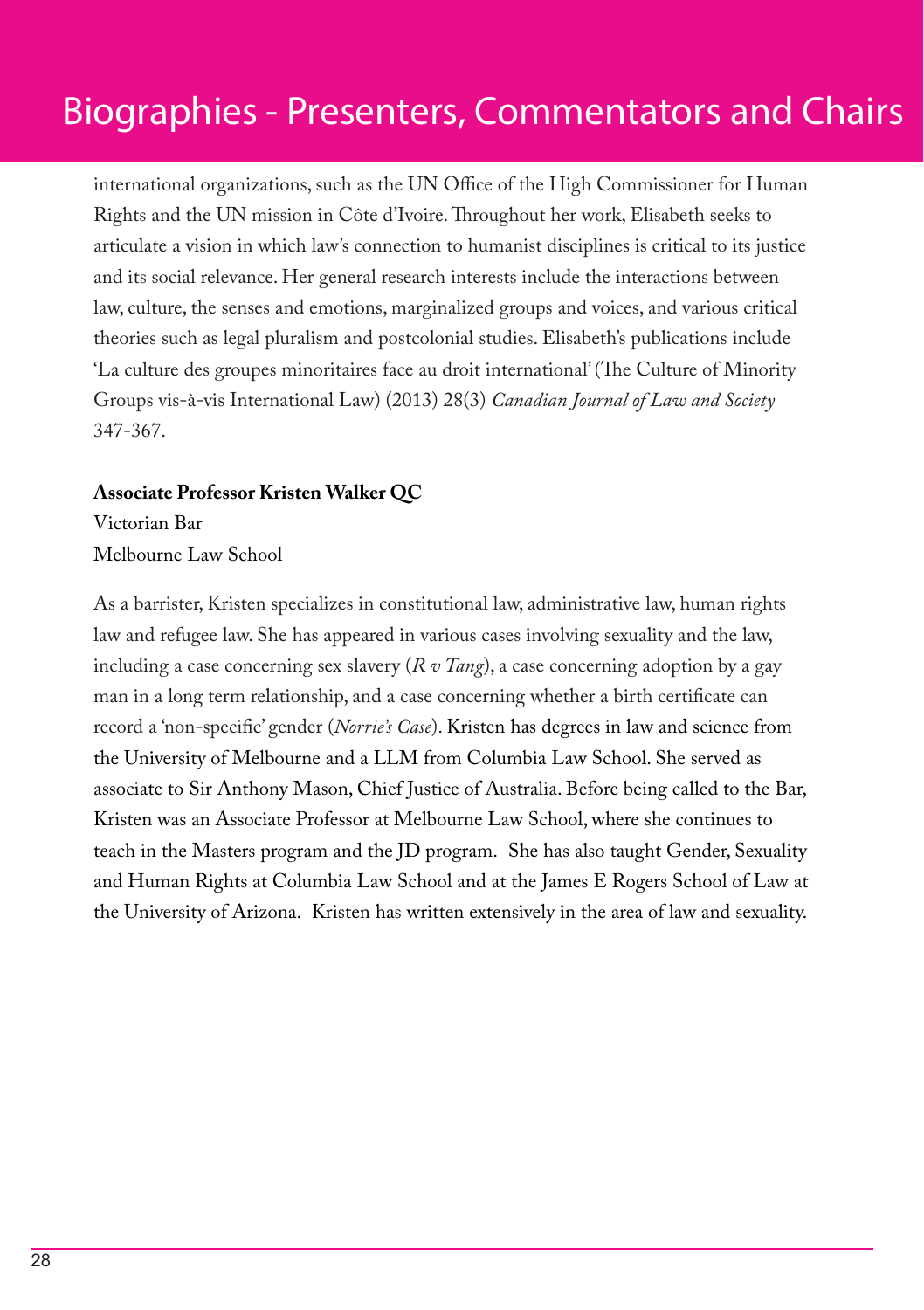#### **Dr Ralph Wilde**

Reader in Law, Faculty of Laws, University College London The University of London

Ralph's current research focuses on the extraterritorial application of international human rights law. *His book International Territorial Administration: How Trusteeship and the Civilizing Mission Never Went Away* (Oxford University Press, 2008) was awarded the Certificate of Merit (book prize) of the American Society of International Law in 2009. He is a member of the Executive Board of the European Society of International Law. He has previously served on the Executive Council of the American Society of International Law. As a member of the International Law Association (ILA), he has served as Co-Rapporteur of the Human Rights Committee, one of the UK representatives on the international Executive Council, Rapporteur of the Study Group on UN Reform, and Joint Honorary Secretary of the British Branch.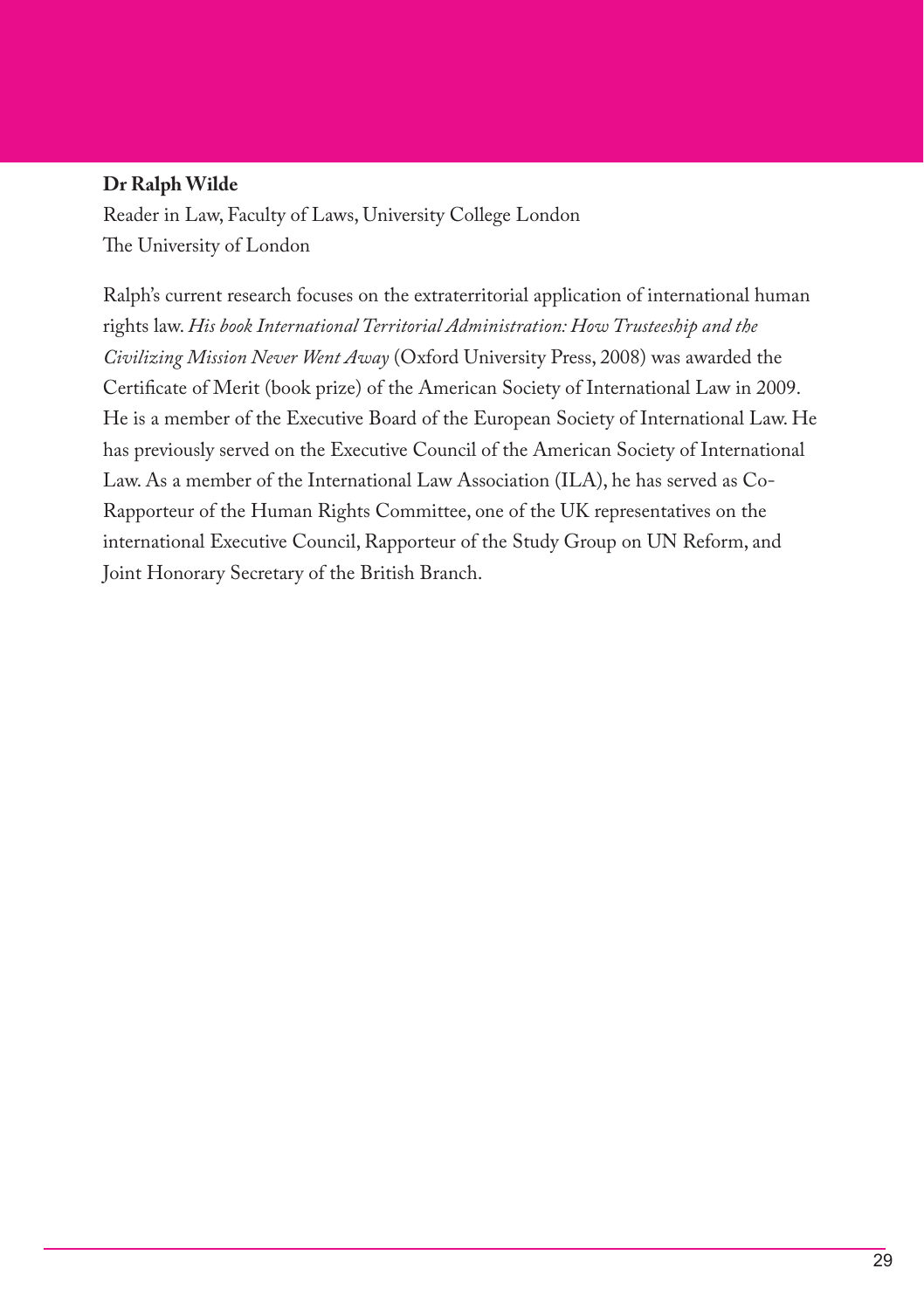# Biographies - Other Attendees

## **Dean R P Edwards**

#### Solicitor

Dean is a lawyer in general practice at a small firm in Melbourne CBD. Dean's interests include the sociological development of Western law as a tool of power and historical memory.

### **Associate Professor Ann Genovese**

Melbourne Law School

Ann's current research projects focus on the history of the relationship between jurisprudence and feminisms since 1950; the histories of Australian public trials; and the responsibilities of legal institutions when they act as archives of the administrative state.

# **Brad Jessup**

### Lecturer, Melbourne Law School

Brad is a geographer and an environmental law specialist who offers global, national, comparative and local perspectives in his research. He is especially interested in the law of place, the human and environmental experience of harm, and the role of the law, lawyers, society and policy in responding to risk and harm.

## **Associate Professor Shaun McVeigh**

## Melbourne Law School

Shaun's research centres around three themes associated with refreshing a jurisprudence of jurisdiction: the development of accounts of a 'lawful' South; the importance of a civil prudence to thinking about the conduct of law (and lawyers); the continuing need to take account of colonial legal inheritances of Australia and Britain.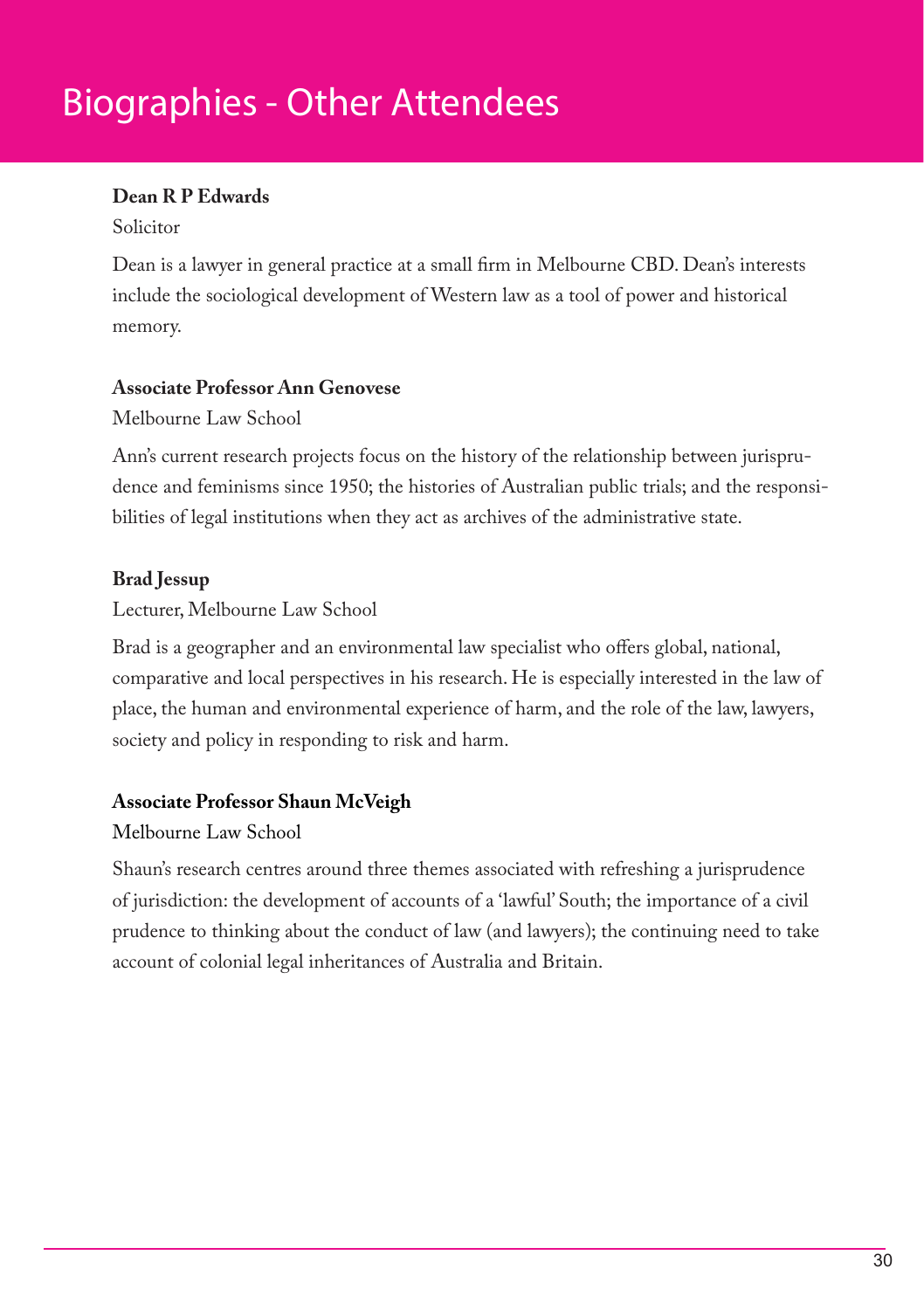#### **Matthew Mitchell**

PhD Candidate, Criminology, University of Melbourne

Matt's 2014 Honours thesis in Criminology, at the University of Melbourne, was awarded the Law and Society Association of America's Best Undergraduate Student Prize. He is currently working on a PhD proposal that draws on queer legal theory and the intersex legal subject.

#### **Sarah Moorhead**

Assistant Editor, Melbourne Journal of International Law

Sarah' is a second year JD student. She is particularly interested in the critical intersections between international humanitarian law, traditional human rights discourse and feminist/ post-colonial scholarship.

### **Caitlin O'Neil**

Submissions Coordinator, Melbourne Journal of International Law

Caitlin is a JD student and a research assistant at Melbourne Law School. She has an interest in historical perspectives on international law and scholarship regarding gender and development.

#### **Dr Rose Parfitt**

McKenzie Postdoctoral Research Fellow, Melbourne Law School

Rose's research is concerned with the relationship between theory and history in the study of international law, international relations and the history of political thought. Her latest project is a book, *International Personality on the Periphery: The 'Abyssinia Crisis' and International Law.*

### **Lisa Sarmas**

Senior Lecturer, Melbourne Law School

Lisa has an interest in all things queer. Her research and teaching interests include 'Queer Approaches to Equity and Trusts', 'Marriage Equality and Queer Theory' and 'Law and Sexualities'.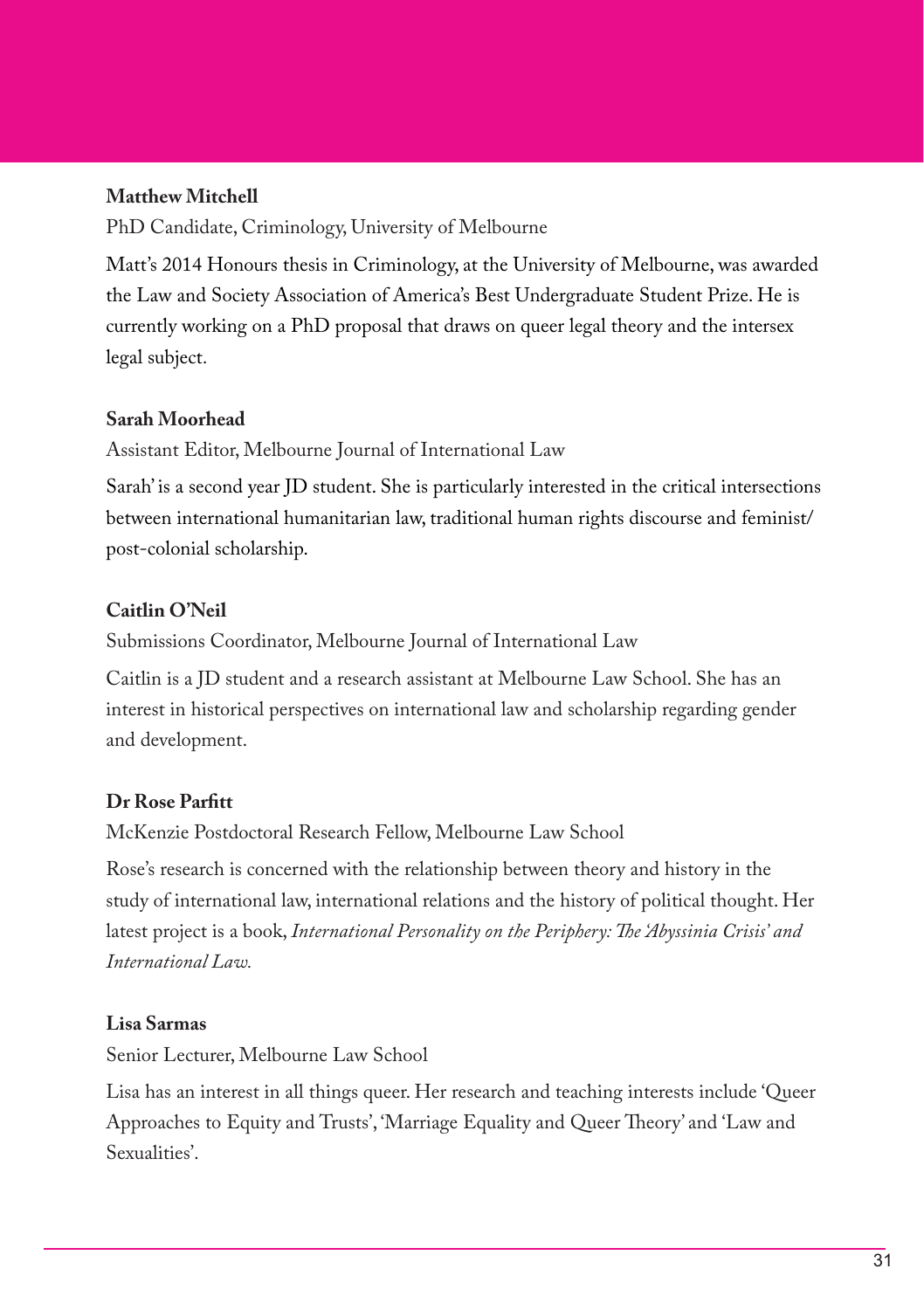### **Dr John Waugh**

Senior Fellow, Melbourne Law School

John is a legal historian. His recent research includes work on judicial biography, court history, and Australia's colonial sodomy laws.

### **Kay Wilson**

PhD Candidate, Melbourne Law School

Kay has an interest in human rights, mental health and disability law. Her thesis, 'Mental Health Laws: Abolish or Reform?', evaluates the justifications for mental health law and the arguments for and against its abolition, and considers present options for reform.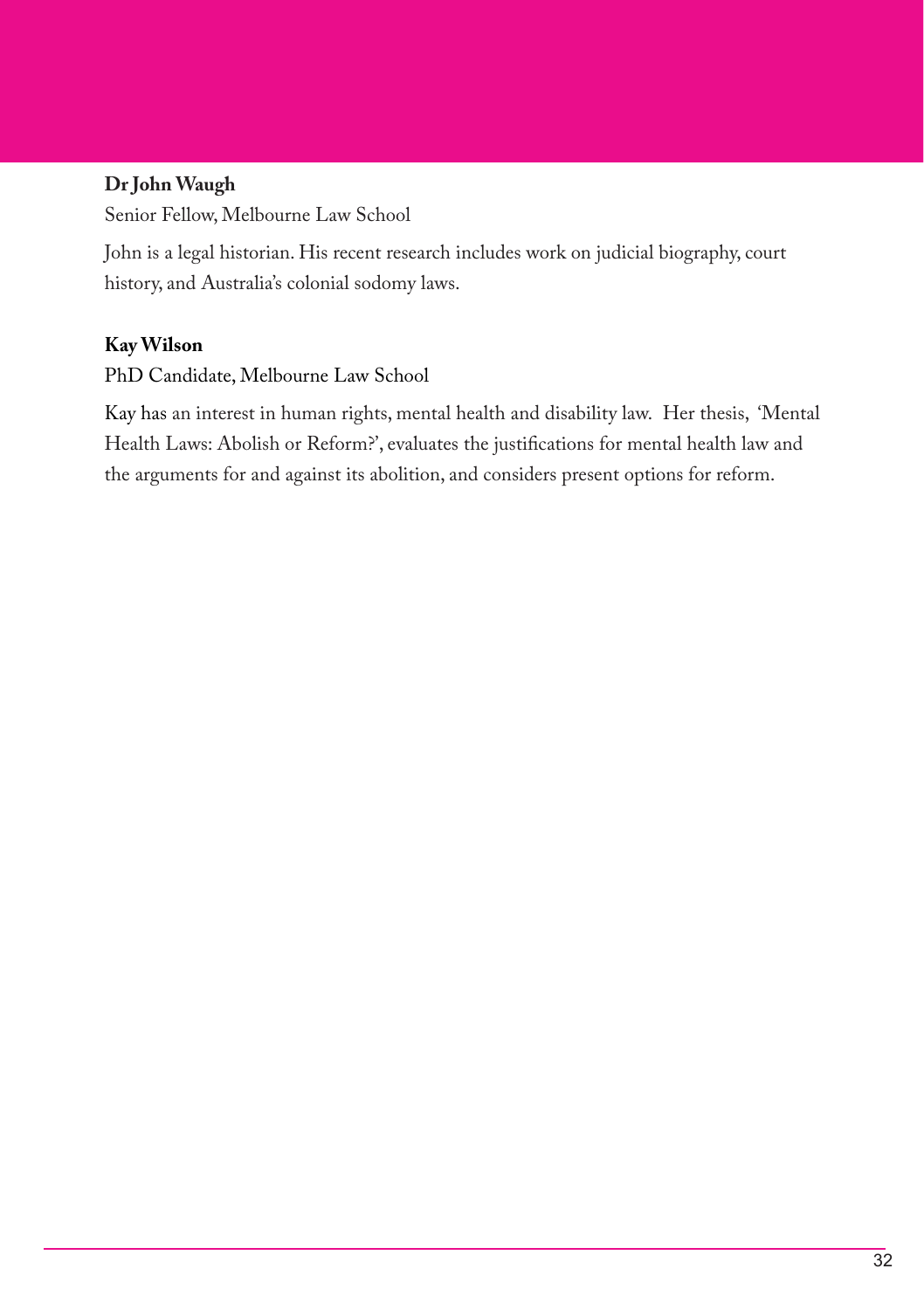Wireless Access during Provocations II: Select 'Visitor" wireless network Username: provocations Password: L6IY5m